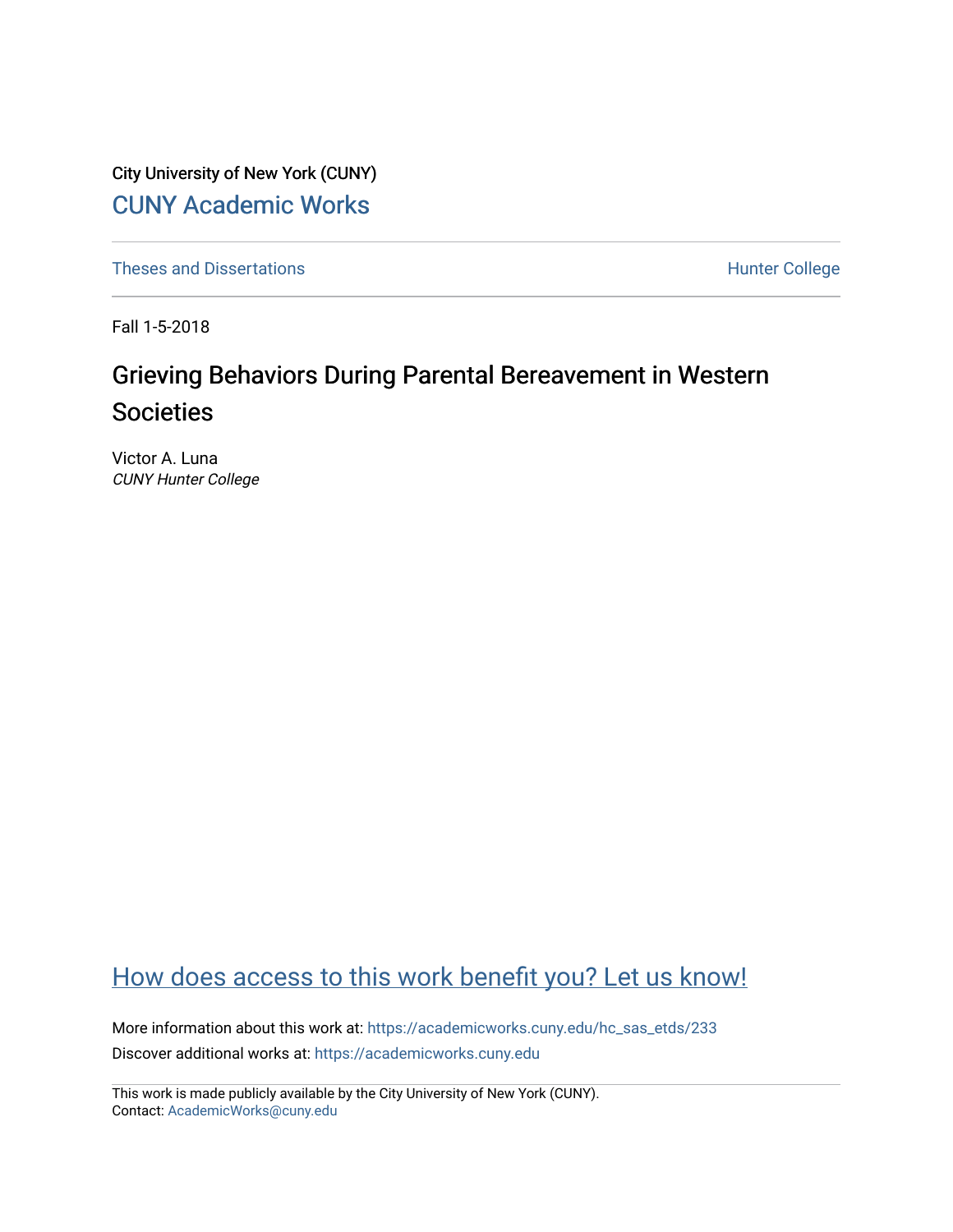# Grieving Behaviors During Parental Bereavement in Western Societies

by

Víctor A. Luna

Submitted in partial fulfillment of the requirements for the degree of Master of Arts in Anthropology, Hunter College The City University of New York

2017

Thesis Sponsor:

Date Signature

December 6, 2017 Christina Zarcadoolas, PhD

December 6, 2017 Ignasi Clemente, PhD Date Signature of Second Reader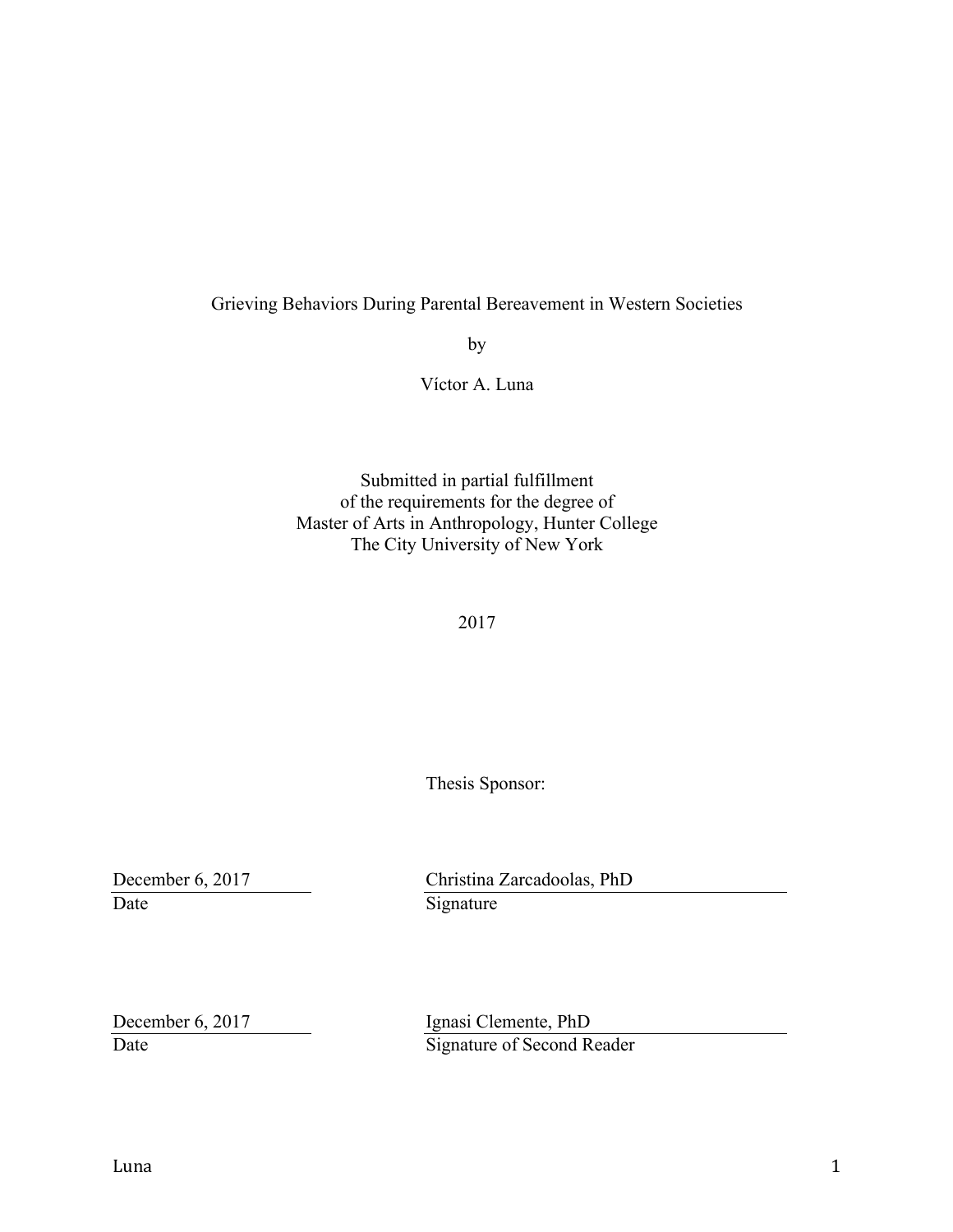# **Dedication**

*For Víctor R. Luna, Lourdes Martínez and Xavier V. Luna, the only people that were there to witness a graduate student leave his home before sunrise to start the first of his two part-time jobs. I could not have done this without their support.*

*Also for Rosemary Salcedo, the person with the amazing ability to turn my thoughts to words that make sense to the rest of the world. I am very grateful to have her in my world.*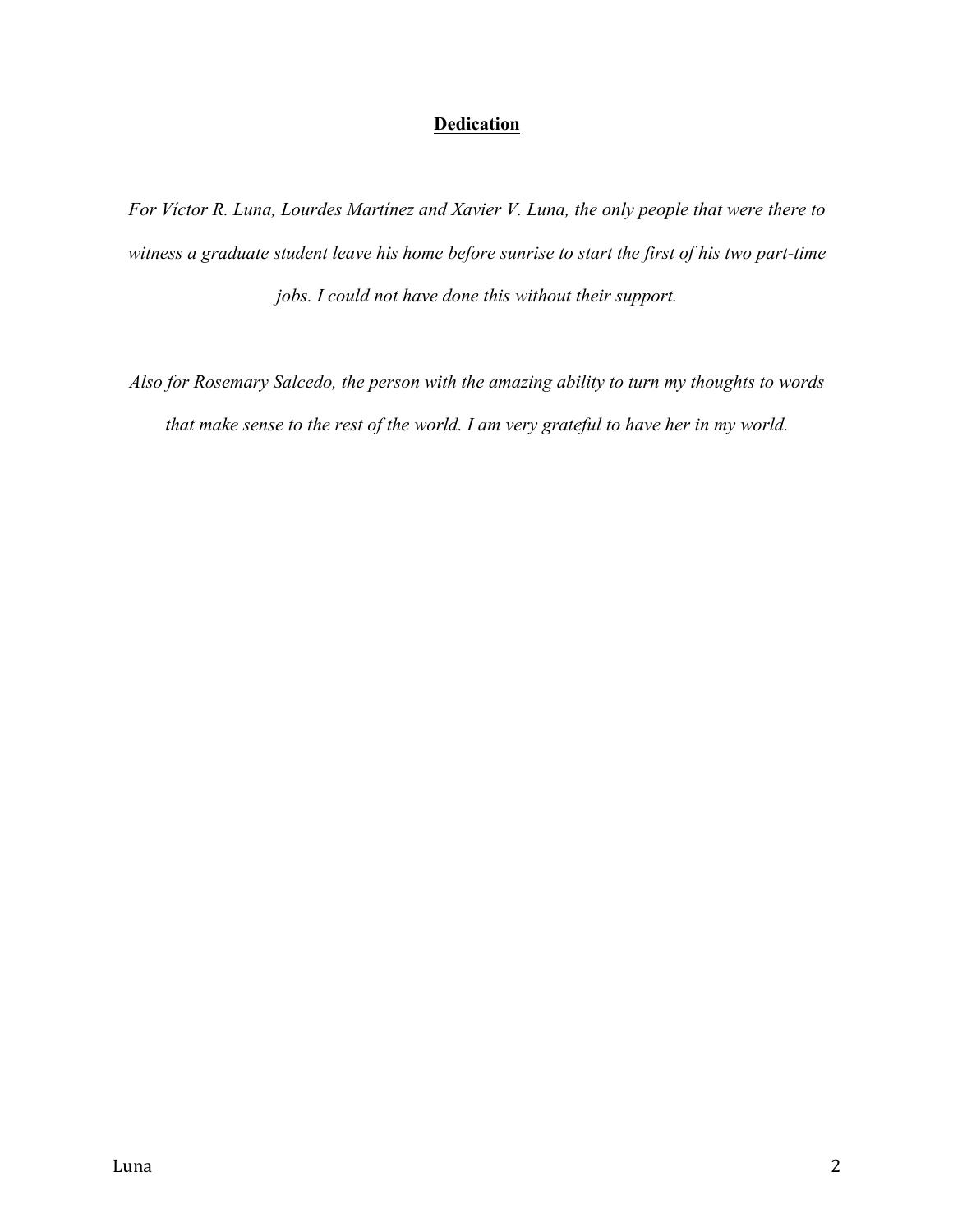# **Acknowledgements**

I would like to thank all of the amazing people that have somehow had a hand in shaping this paper, both directly and indirectly.

I believe that it is important for me to have a balance of hard work and relaxation in order to achieve my very best work. I would like to thank Stephanie Sierra, Julián Almánzar, Samuel Payero, Qwasim Campbell, and, all the way from Tokyo, Christian Quiles for helping me stay relaxed through many of the most stressful times with levity and dismissing anything that has to do with academics or the field of anthropology.

All of the great classmates that I met during my undergraduate years at the City College of New York and my graduate years at Hunter College deserve thanks for assisting me through the tough times, both in and out of academic circles. With special thanks to Clara A. Thomas, Israel Hernández, Phylicia Tait, Melanie Sua, Ege Kocahan, and Theresa Jackson for deciding to keep such a close bond formed during such an amazing time in our lives. They are some of the most intelligent people that I have ever met and I am fortunate that our lives crossed paths during such a formative period in my life.

Angela Barimah, Delylah Herrera, Kelly Calderón, Lauren Calderón, Shaunte Ruiz, and Jeanie Romero for their incredible support and guidance that contributed to this work. I appreciate all of the times that they were there for me with advice and would like them to know that I will be there for them whenever they may need me.

I would like to thank the amazing faculty in the anthropology departments of the City College of New York and Hunter College. Special thanks goes to Christina Zarcadoolas, PhD, Ignasi Clemente, PhD, and Aminata Maraesa, PhD for taking the time to guide me through the completion of my master's thesis.

One more thank you to all of the great people that I have worked with over the years. They are too many to be named and too great to be forgotten.

It would have been impossible for me to do this alone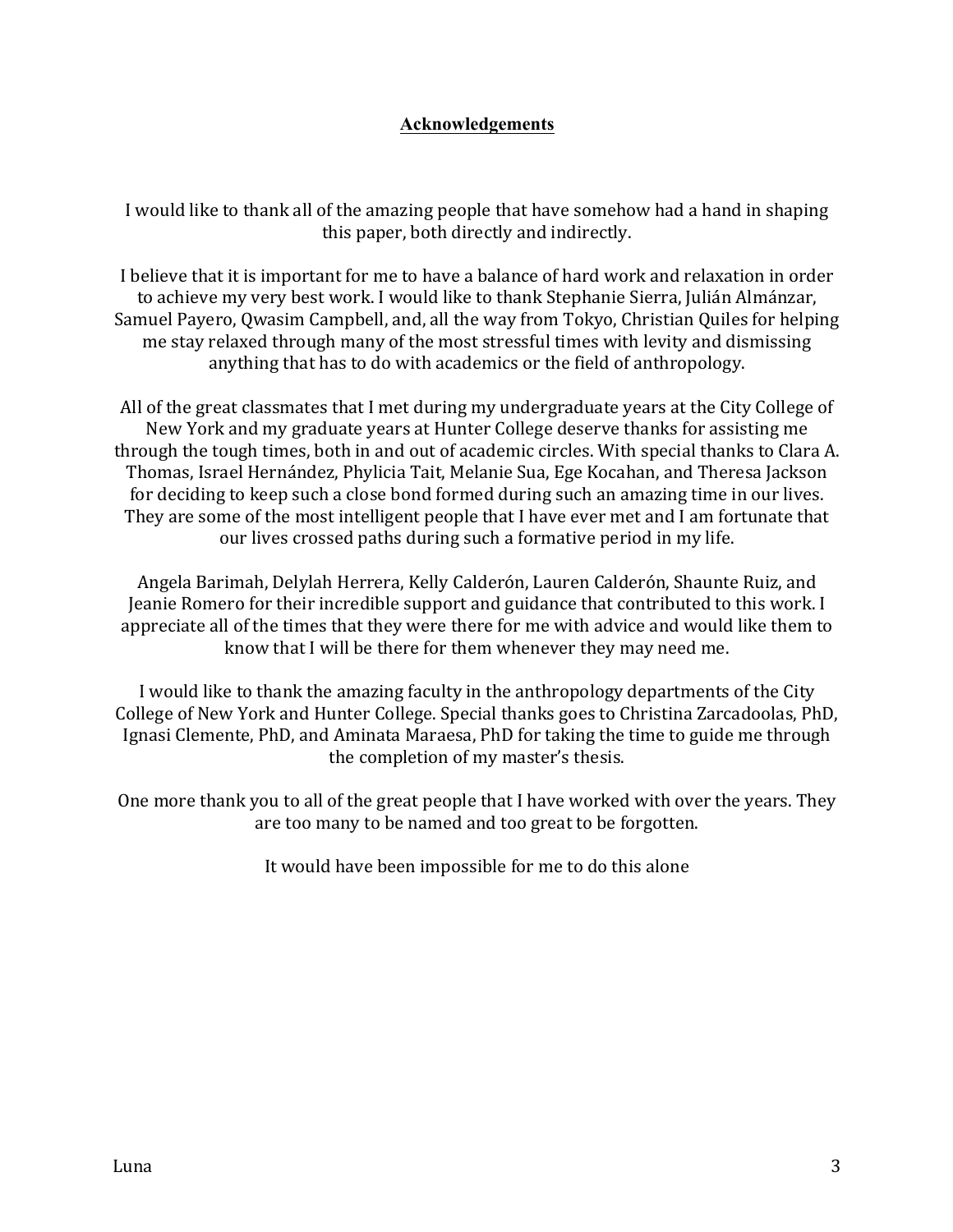# **List of Figures**

Figure 1. Percentage of total childhood by major causes from MJ Fields and RE Behrman; "When Children Die: Improving Palliative and End-of-Life Care for Children and Their Families"; *Institute of Medicine (US) Committee on Palliative and End-of-Life Care for Children and Their Families*; National Center For Biotechnology Information, https://www.ncbi.nlm.nih.gov/books/NBK220806/figure/mmm00004/?report=objectonly.

Figure 2. Main causes of children deaths from World Health Organization; "Millennium Development Goal (MDG) 4"; *Countdown to 2015*; The Partnership for Maternal, Newborn & Child Health,

http://www.who.int/pmnch/media/press\_materials/fs/fs\_mdg4\_childmortality/en/.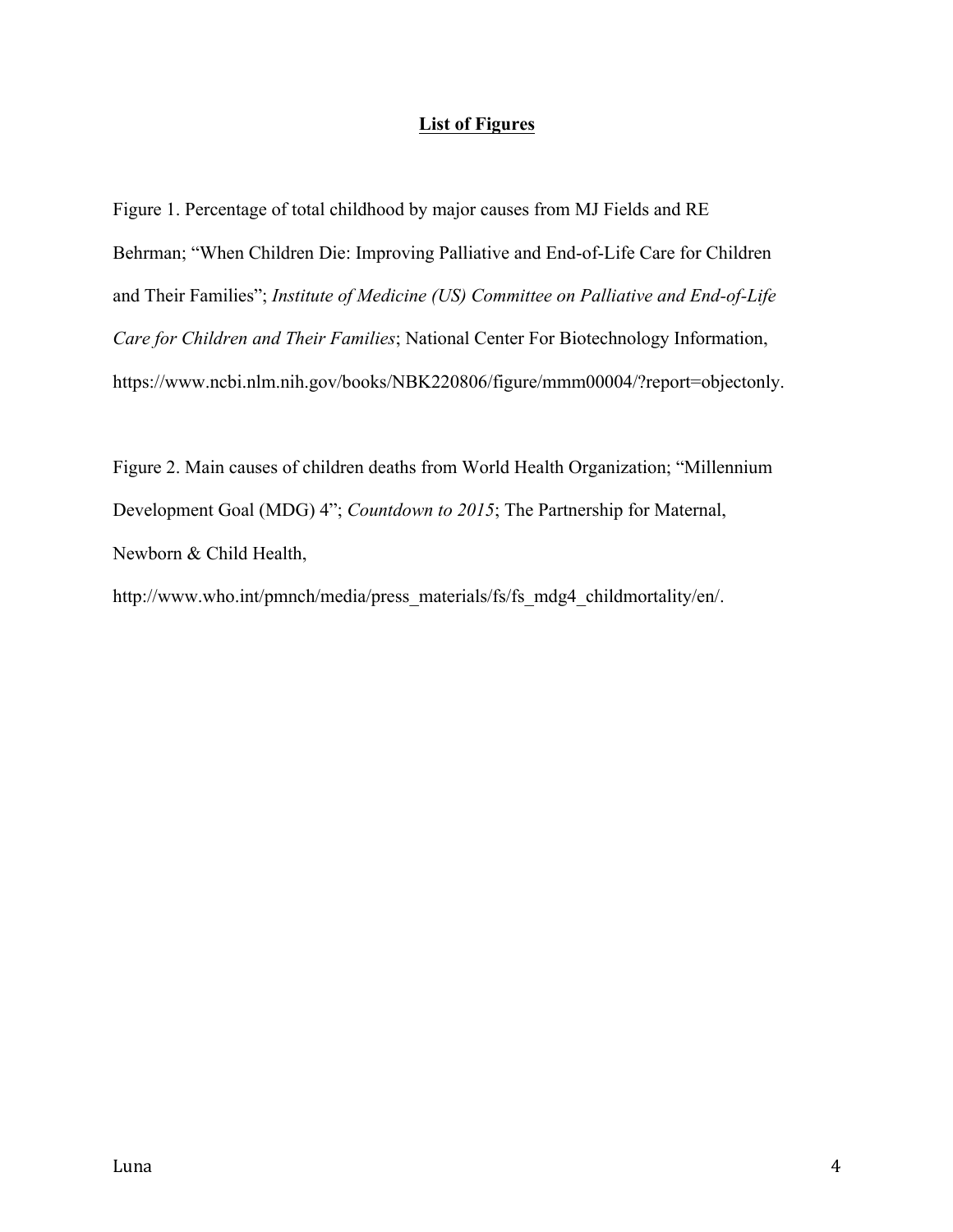# **List of Tables**

Table 1. The associated behaviors of certain grief patterns.

Table 2. Numbers (percentages) of men and women in top 10 male and female dominated healthcare occupations for age range 18-44 years, 1971 and 2001 from Valerie J Grant, Elizabeth Robinson and Paul Muir, "Sex ratios in healthcare occupations: population based study", *The BMJ*, National Center For Biotechnology Information, https://www.ncbi.nlm.nih.gov/pmc/articles/PMC314508/table/tbl1/.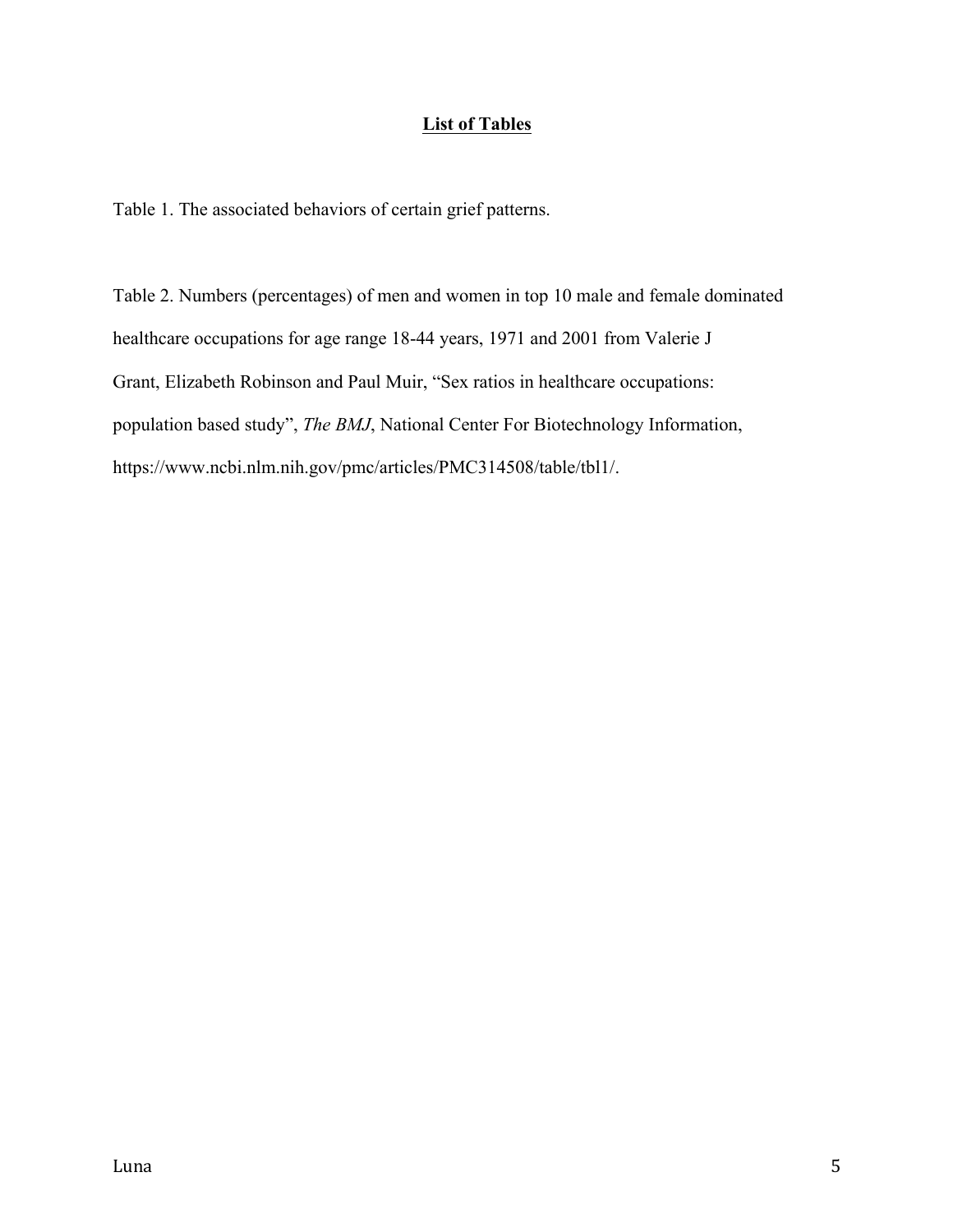# **Table of Contents**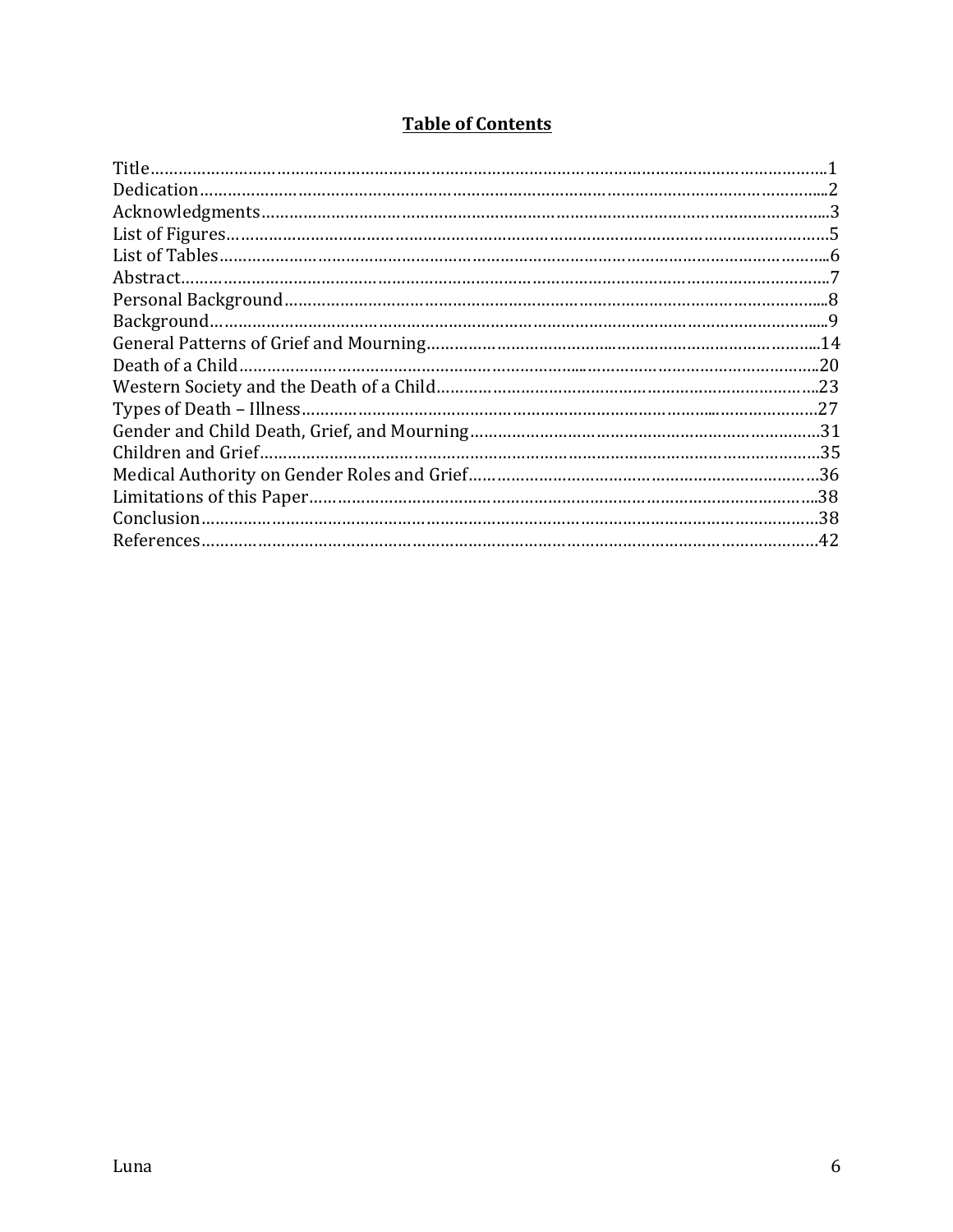#### **Abstract**

*Death is the inescapable fate that awaits us all. Even after death, signs of one's identity remains, as both personal memories and the culturally prescribed impressions and norms remain connected to a person after death. Cultural norms are manifested in the actions of the living at all times during their loved one's mortuary rituals. Culture also defines appropriate and inappropriate norms around death to some degree; prescribing heteronormative behaviors is one of these appropriate behaviors.*

*An individual following socially inappropriate grieving behaviors may instill doubts about this person, including questioning the veracity of their grief, which then impacts their social standing. These norms may unfortunately prevent some from grieving in a way that they feel most comfortable. The fear of repercussion often suppresses people into the expected gendered patterns of grief.*

*This paper will examine the grieving behaviors of parents who have lost a child. More specifically, it will discuss how grieving behaviors that are deemed appropriate depend on one's gender, and how societal norms discourage behaviors that are deemed inappropriate. The focus will be on industrialized Western societies, specifically the United States and Western Europe, but will also examine non-Western societies for purposes of comparison. This paper will focus on three elements of culture that impact the grieving process following the death of a child. They are: 1.) Perceptions of childhood; 2.) Types of childhood death; and 3.) Gender identity issues.*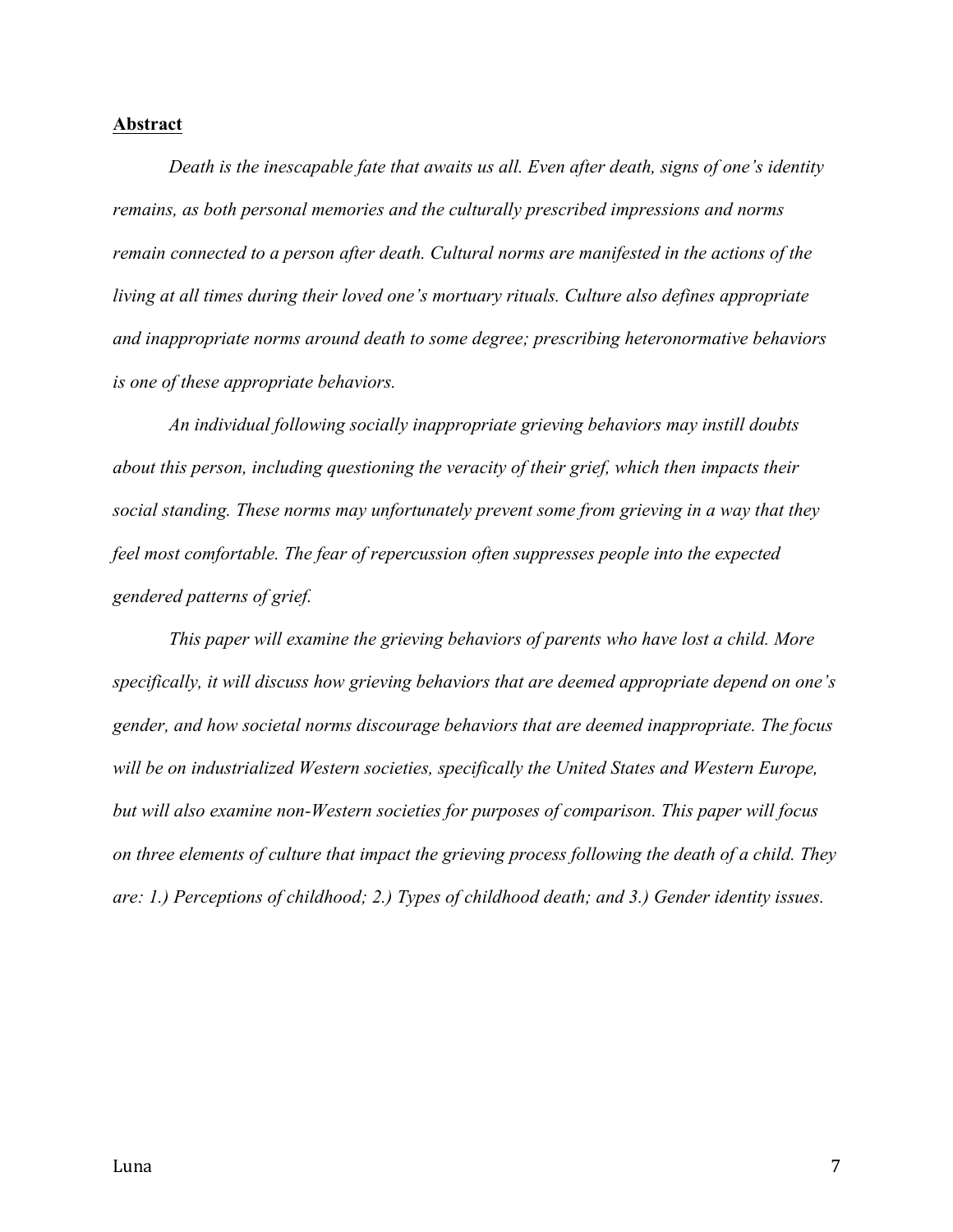#### **Personal Background**

Growing up, I had a limited experience with death and bereavement. My parents did not allow my brother and I to attend the funerals of family friends and distant relatives. I was made aware of someone's death, whether it was expected or unexpected, but I was not allowed to participate in mortuary ritual. Because of this, I didn't have an adequate understanding of what the appropriate grieving behaviors were.

Early in my adulthood, a person that I deeply cared about died unexpectedly near the end of final undergraduate semester. My brother and I both chose not to attend the funeral because we did not think that it mattered. We did not think it mattered because that person was no longer alive to see us, nor could we express our affection towards them anymore. The first funeral that I attended took place about a year later. It was the funeral of the father of a close friend of mine. I did not meet her father while he was alive. I decided to be there for emotional support, even though it was a situation that I'd never experienced before.

I had several experiences with death a few years later when I worked at the Mount Sinai children's hospital. I had the opportunity to work with most of the children who were admitted to the hospital for an extended period of time. Most of the children who I worked with were expected to live into adulthood with some sort of medical intervention, like medication or surgery. Sadly, some of the children I worked with did not live the same fate. Through working with different families from different backgrounds and ethnicities I noticed that after the death of a child, the members of different families tended to demonstrate similar behaviors.

I began to wonder why these families had similar grieving behaviors. Why did people who had never met each other behave similarly during the death of a child? The grieving behaviors that were most apparent to me were the differing behaviors between men and women.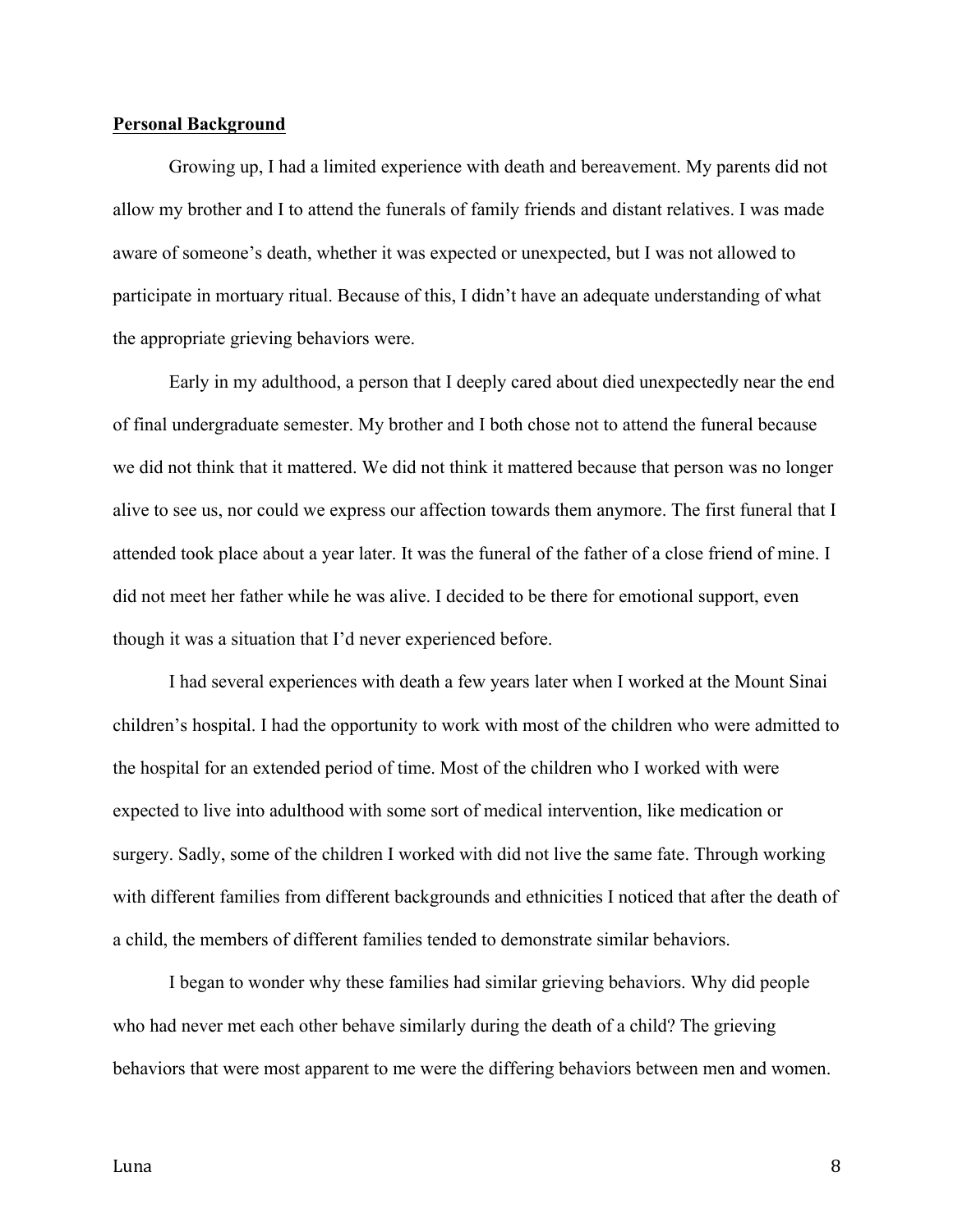I am interested in exploring further the reasons why these are the normative grieving behaviors, as well as what the social consequences may be for not following the socially prescribed norms. It is possible that I see these behaviors different than most because I didn't personally experience death until I was an adult.

This paper will discuss some factors that may influence the grieving process for parents, including how the cultural traditions influence and reinforce grieving behaviors. Specifically it will examine parents who have lost children from birth through adolescence.

#### **Background**

Anthropology is the study of the human species in its present and past diversity from a holistic and empirical perspective (Clemente 27). The study of anthropology is, partially, a study of culture. As Clemente states

…culture is dynamically adaptive, which allows human societies to meet social and environmental changes; and second, societies…are not necessarily culturally homogenous but are rather crosscut by variation in terms of socioeconomic class, gender, age, education, rural/urban setting religion, and so forth (27).

Through ethnography, a description of human social phenomena in their natural and local settings within which they emerge and acquire meaning (Clemente 27), anthropologists describe and examine common situations within different cultures to attempt to understand why things happen the way that they happen.

Because this paper will describe scenarios that involve children's death and dying, it is important to define the word "child" and clarify what "childhood means." The definition of a child varies cross-culturally and historically in terms of when it ends and adolescence and adulthood begin (Clemente 39). In the social sciences, childhood is a social construct that isn't exclusively defined in terms of the child's age (Clemente 39), but rather by expectation of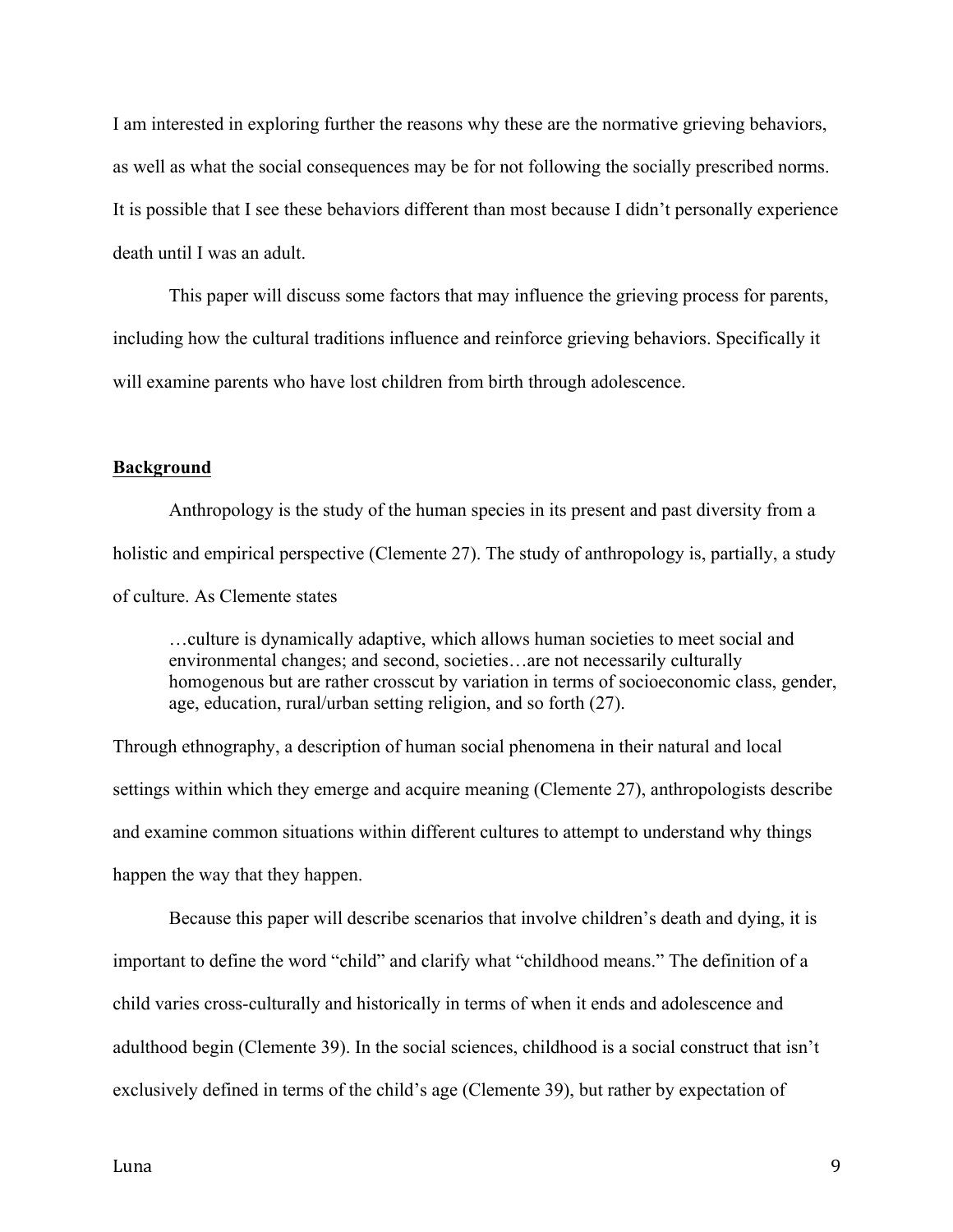maturity defined by each culture. For purposes of this paper, a child will be considered a person from time of birth through adolescence (age 19).

#### *Mortuary Rights, Bereavement, Grief and Mourning*

Every culture has some form of mortuary ritual. These practices are not only designed to honor the dead, but to provide the living with a space to grieve (Lofland 174-175). In certain situations, funeral practices allow the living to accept the unexpected death of a child caused by an accident, illness or pandemic.

The terms "bereavement" and "grief" terms are often used when referring to subjects involving death. While, they are commonly used interchangeably in everyday conversations, Doka and Martin distinguish between these two terms. They state that bereavement tends to refer to the fact of loss, while grief refers to an individual's response or reaction to loss (qtd. in Doka and Martin 17).

Grief is a display of emotion, "an instinctual attempt to make and external adjustments to an unwanted change in one's world" (Doka and Martin 38). Mourning is defined as "the culturally patterned expressions or rituals that accompany loss and allow others to recognize that one has become bereaved" (qtd. in Doka and Martin 29).

Grieving means to sorrow for. It's the normal response to loss on every level – psychological, emotional, physical, and behavioral. But more accurately from the Latin, grieving means to burden, from the word gravis meaning heavy. We carry the burden of a heavy heart, not only for the loss of a loved one, but [sic] for ourselves now that we are left without them (Silverman and Brenner).

In general, modern-day Western cultures expect men and women to have different grieving behaviors. Women are expected to be more emotionally expressive during grief, such as publicly crying and expressing how they feel (Doka and Martin 4). Men, on the other hand, are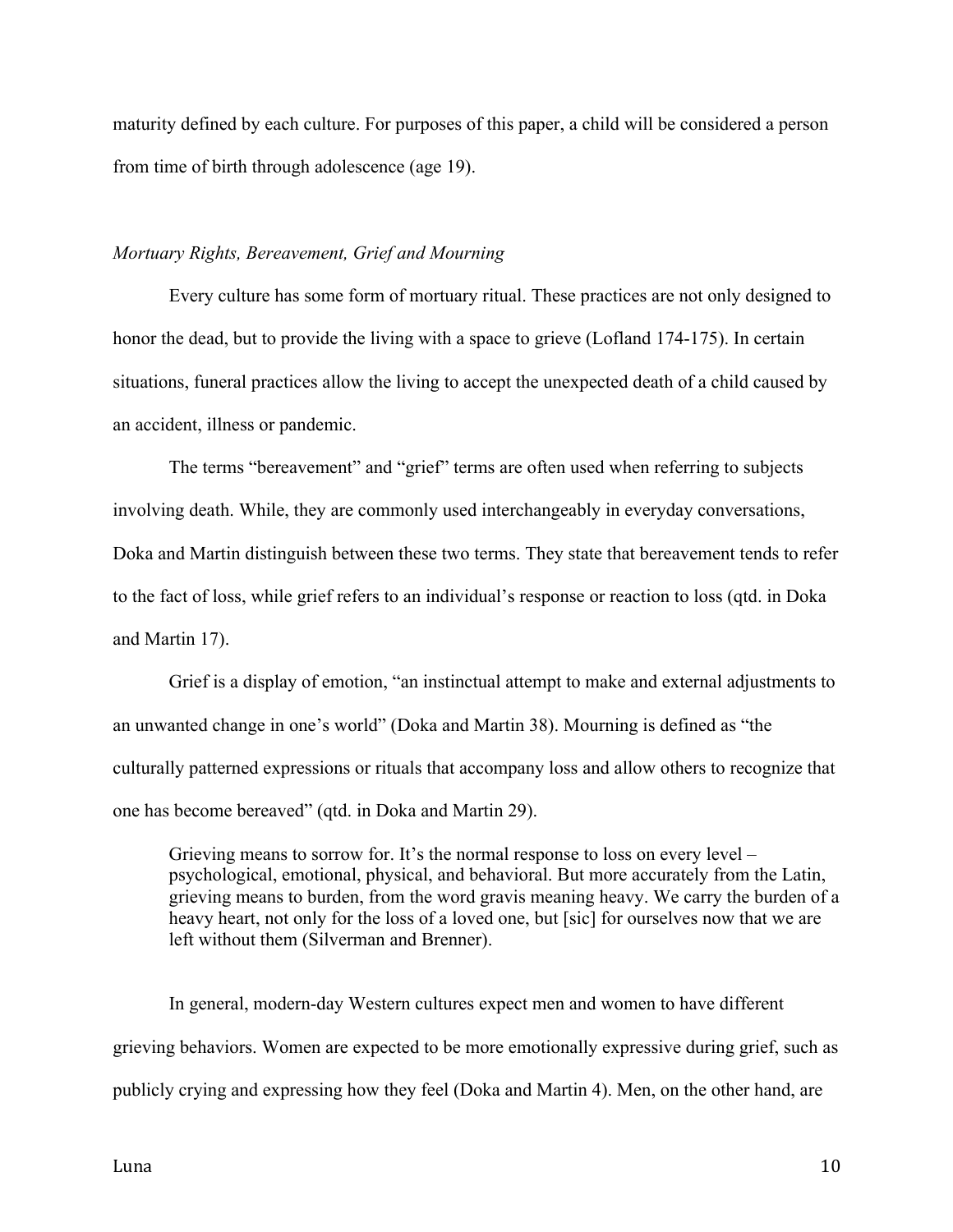discouraged from displaying emotion. They are expected to remain strong and poised at all times (Doka and Martin 4).

Catherine Exley notes that academic research has focused on the modern-day expectations of "moving on" after a loss. Exley writes that the

…conventional wisdom that, given a period of time, those who have been bereaved need to 'move on' and/or 'let go' in order to get over their loss…For any of us who have been bereaved and resisted 'moving on', Walter demonstrates that maintaining meaningful bonds (and relationships) with those who have died should not be seen as 'pathological' grief, but rather as part of the reflexive construction of self-identity and relationships engaged with on a daily basis (Exley 116).

Exley also notes that there has been a neglect of spiritual care when it comes to how grief is discussed in academic literature (117). Even with this lack of coverage when it comes to spiritual care, Exley states that the overall quality of the academic literature relating to bereavement has improved over the last 15 years (118). This allows us to have a clearer understanding of mourning in Western societies.

Grief has traditionally been studied in the social sciences through the examination of non-Western cultures (Small). This subject does not escape the tradition known as "othering" that has been a part of the field of anthropology since its inception. "Othering" is the tendency to treat other people, usually people from a different culture, as different from oneself. Because of this history, anthropologist Johannes Fabian claims that it was inevitable that studies involving death dealt with "how others die" at a safe distance (Palgi and Abramovitch 385).

Over the last several decades there has been more of an effort made by anthropologists and sociologists to examine mortuary rituals and behaviors of Western societies in order to get a more complete understanding of grief and bereavement. A lot of this work has focused on appropriate grieving behaviors, the origins of these behaviors, and the consequences of not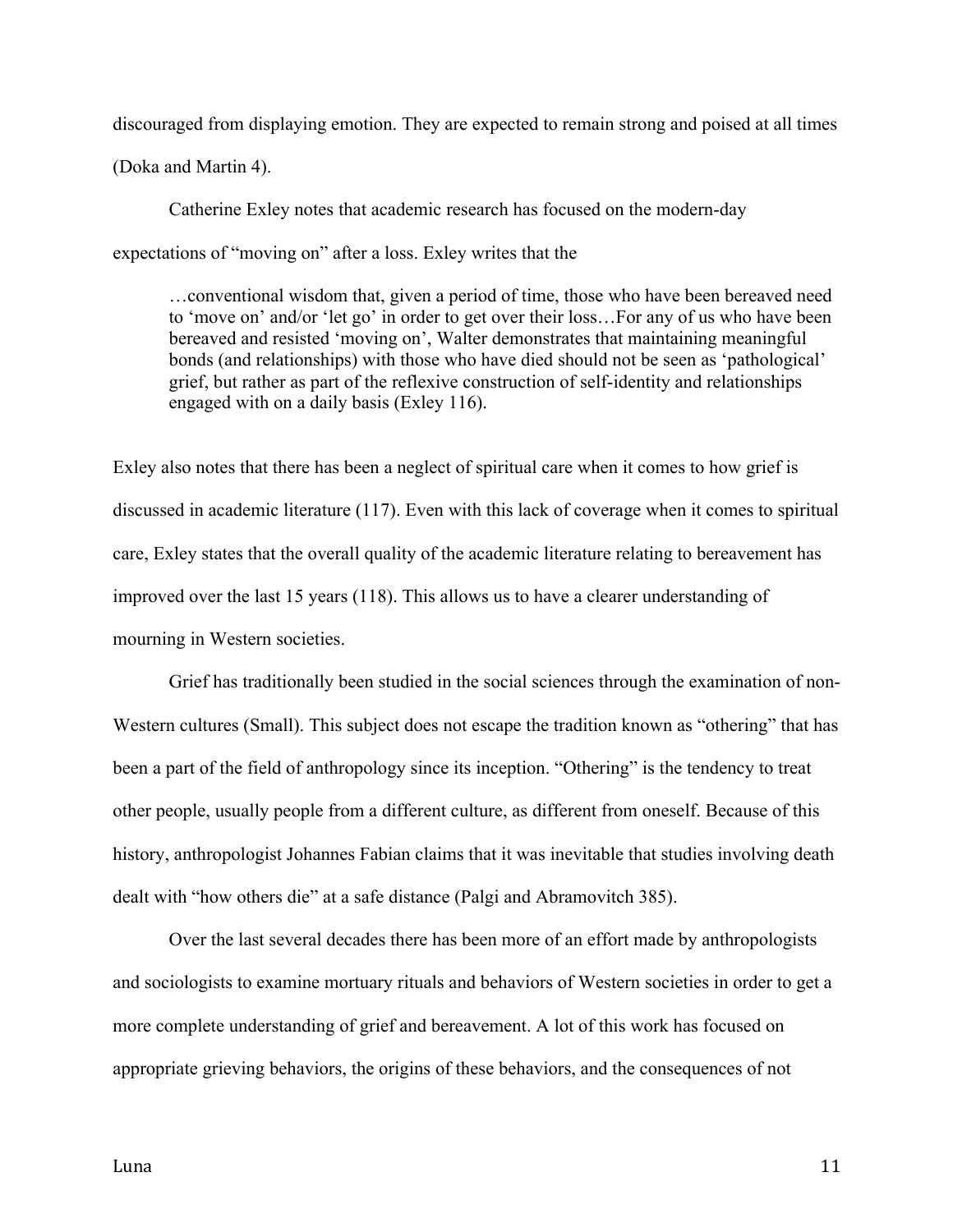behaving socially accepted manner (Cacciatore and Raffo; Farnsworth and Allen). We will now examine some of these norms through mourning.

#### *Length of Mourning Period*

Mourning, once again, is defined as "the culturally patterned expressions or rituals that accompany loss and allow others to recognize that one has become bereaved" (qtd. in Doka and Martin 29). It involves acceptance of death and how people react to this and unexpected deaths. Examining how the deceased are remembered may give us a better understanding of how people accept an unexpected death. Sharon Roseman's work on remembrance in Spain gives us more of an understanding on grief and mourning in Western societies.

Roseman writes about a woman who lost her grandson in a car accident. The article examines how this woman's grandson is remembered and how bereavement was experienced through her eyes. Throughout the article there was no real mention on the causes of her grandson's car accident, but there was an insistence that it was all destined to happen and out of anyone's control.

Mourning has traditionally taken place immediately following a death. How long one is allowed to mourn for, however, may be dependent on one's culture. In Western societies, one is expected to stop mourning once the socially accepted time is complete.

This memory practice is supported by another discursive pattern that contains the same message: frequent, almost proverbial statements about the powerlessness of humans in the face of their fates and certain deaths were one of the features of the variety of the Galician language spoken in the rural municipality of Zas (Roseman 453).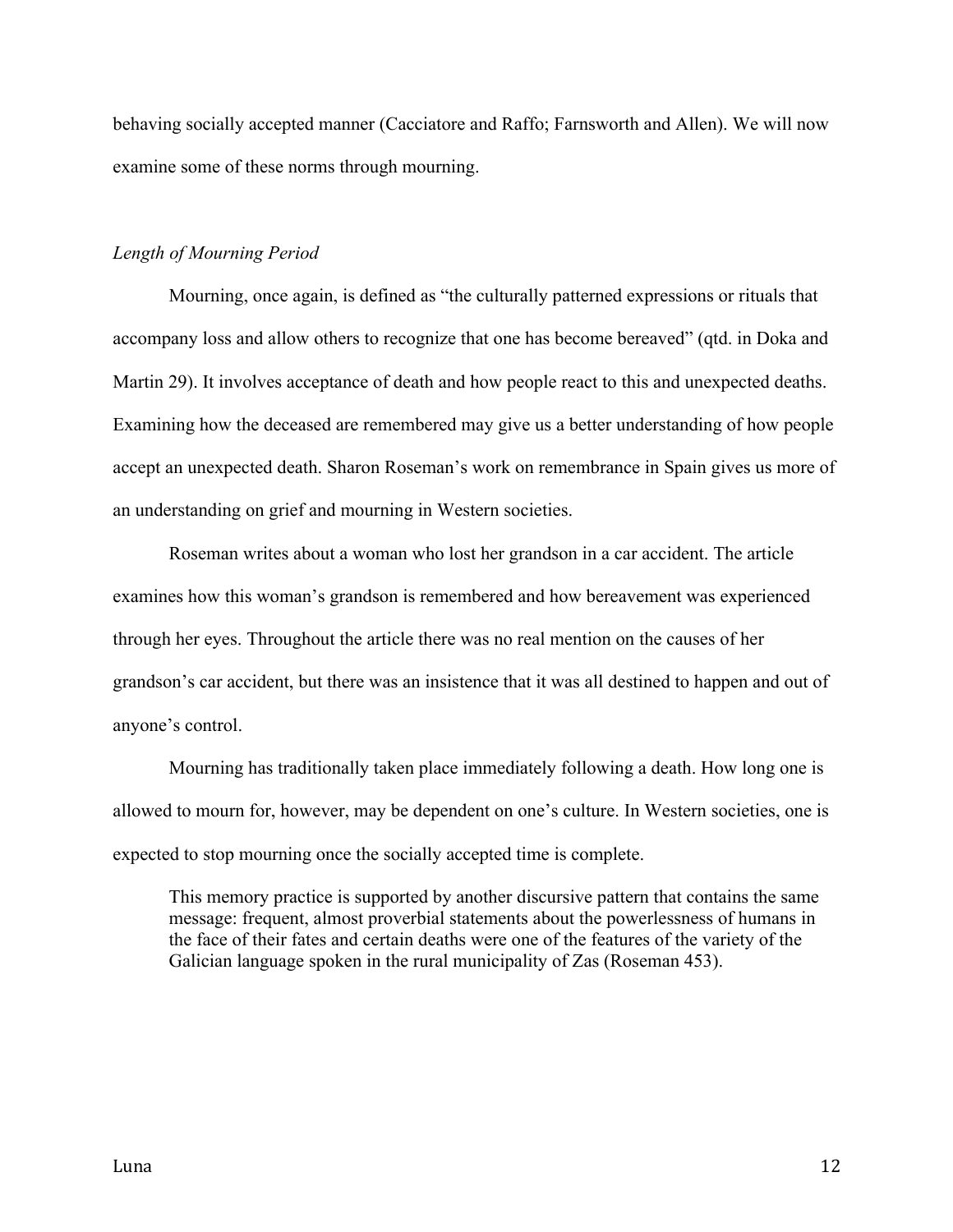In this case, there is no end to the grief, it continues because there is a constant reminder of the dead and the powerlessness that is felt not being able to prevent that death. This woman, as proven by her behavior, is in a constant state of mourning.

Anthropologist Arnold van Gennep noted that, "the length of the period (of mourning) increases with the closeness of the social tie to the deceased and higher social standing of the dead person; If [sic] the dead man was a chief, the suspension affects the entire society" (Palgi and Abramovitch 390). This shows that parents, with a close emotional connection to their deceased child, may mourn for longer than expected.

Shortly after the funeral, one is expected to continue their everyday life. Unfortunately, parents who lose a child may not be able to adjust the way they are expected to (Mitchell et al. 414). No one expects to lose their child, yet parents who do are held to these seemingly impossible standards. This may be one reason that parents have used technology to create virtual spaces for mourning.

After a child dies, societal norms often push parents to move on and limit their grief. It can be difficult, during a period of such high stress, for grieving parents to constantly feel the pressures of those around them, telling them that their time for grieving is over. To some parents, this could feel like pressure to forget their deceased child. After the loss of a child, parents often report "themes including needing to push forward in order to avoid breakdown, keeping the child in everyday life, and finding meaning in the grief experience" (Snaman et al. 1600). It is common for parents to succumb to societal pressures and grieve in a different form that is not seen as detrimental by others.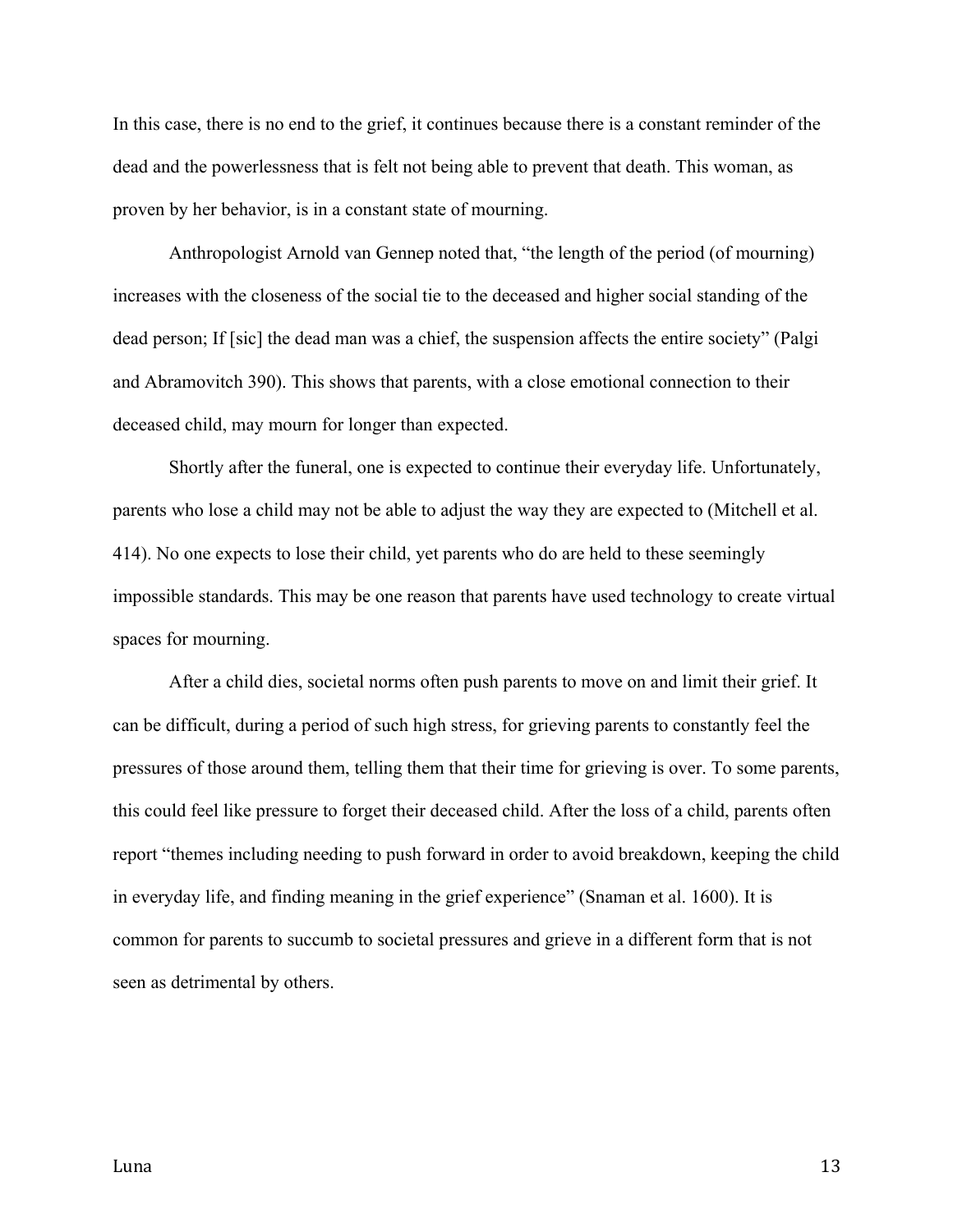#### **General Patterns of Grief and Mourning**

In this section I will discuss common grieving behaviors that are more closely associated with gender, and then apply this to a child's death.

In Western societies women are more likely to express their emotions, while men do not seem to be held to the same expectations. Women are sometimes perceived as easily swayed by their emotions. Women have been raised to express their emotions in societies that associate emotional displays with irrationality. Men, on the other hand, have been thought to be strong and logical, in part due to the lack of emotional displays (Doka and Martin). More will be discussed about these gender differences later in the paper when discussing the death of a child.

Gerontologist Kenneth Doka and psychologist Terry Martin study individuals grieving after a significant loss in Western cultures. They describe two patterns of grief: intuitive grieving and instrumental grieving. The intuitive pattern of grief describes when individuals experience and express grief in an affective way (Doka and Martin 4). People who express themselves through this grieving pattern are generally more publically expressive. This grieving pattern is generally associated with women, who tend to be more publicly expressive than men. Women are more likely to seek affection and someone to talk to, as well as physical touch such as hugs and hold hands. The instrumental grieving pattern is experienced physically, such as restlessness, but not necessarily expressive (Doka and Martin 4). According to Doka and Martin, men typically grieve using the instrumental pattern of grief because of the contemporary pattern of male socialization.

The fact that instrumental grievers regulate their emotions differently than intuitive grievers, by not physically expressing their grief, does not mean that they feel less emotion. It is simply a different way of adapting to bereavement and the emotional shock that accompanies it.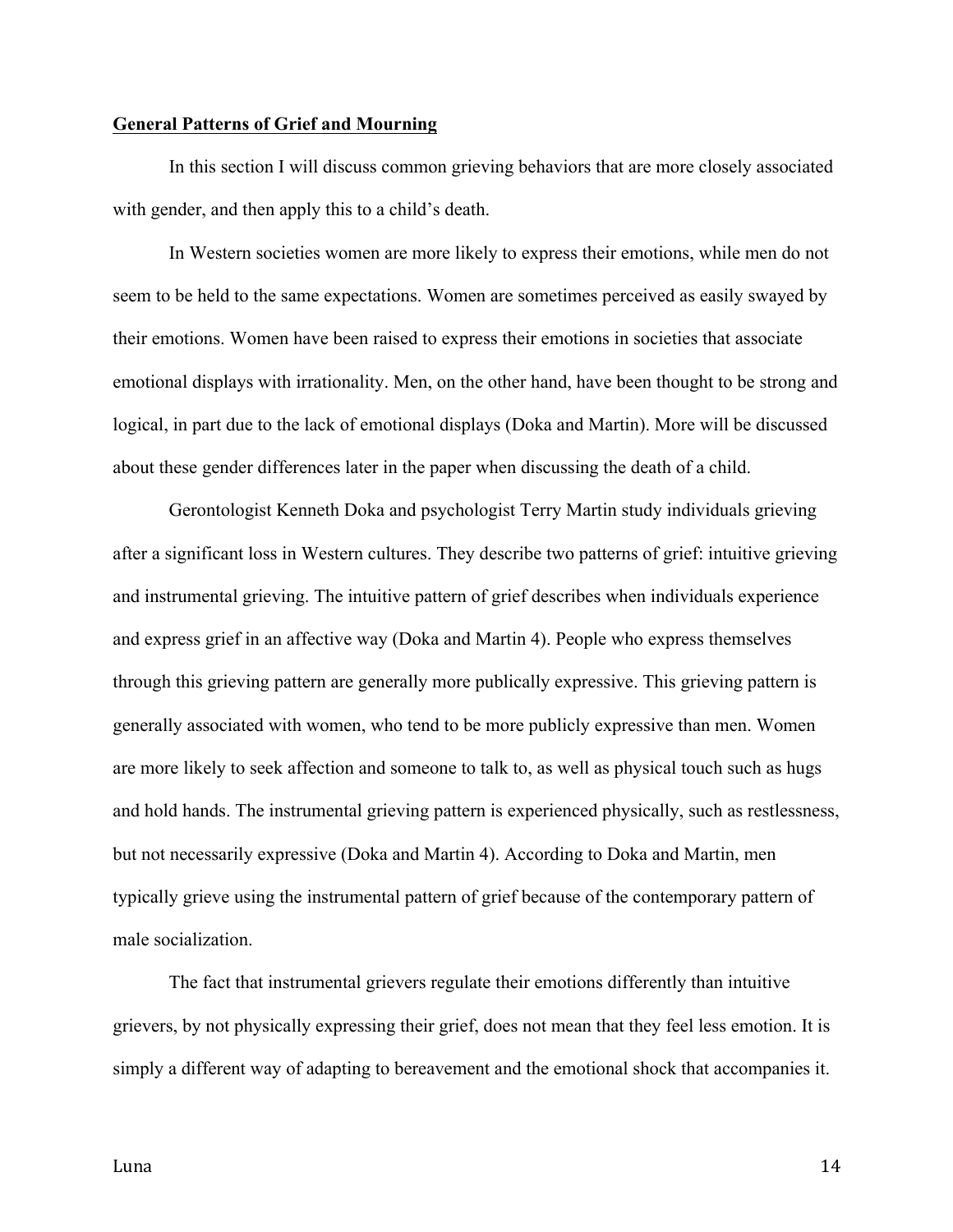Men are generally socialized to be instrumental grievers, making it unacceptable for them to grieve publicly. If a woman chooses not to show emotions, however, it becomes a cause for concern. There are, of course, men who are intuitive grievers and women who are instrumental grievers. Table 1 contains a list of behaviors associated with the intuitive and instrumental grief patterns.

Table 1:

The associated behaviors of certain grief patterns.

| <b>Grief Pattern</b> | <b>Associated Behaviors</b>                      |
|----------------------|--------------------------------------------------|
| Intuitive Grief      | Public display of grief<br>$\bullet$             |
|                      | Crying<br>$\bullet$                              |
|                      | Lamentation<br>$\bullet$                         |
| Instrumental Grief   | • Not displaying any signs of grief              |
|                      | Anger<br>$\bullet$                               |
|                      | Does not seek affection from others<br>$\bullet$ |
|                      | Completes tasks, seemingly focused<br>$\bullet$  |

People, however, do not always behave follow the expected grieving behaviors. The

excerpt below is an example of an unexpected pattern of grief after Janice lost her husband

David to a heart attack.

Janice, David's wife, threw herself into making the necessary arrangements for his funeral. She wept at the funeral on Monday, but by Wednesday she was immersed in settling her late husband's estate. Although Janice made several inquiries about support services for her daughter and accompanied her to the first bereavement support group meeting, she chose not to return. She found the raw emotionality of the group uncomfortable and unhelpful…Although Janice felt sad and diminished by David's untimely death, she was never overwhelmed by the intensity of her feelings (Doka and Martin 51).

Doka and Martin also note that social support for a loss varies, depending on the type of

loss. Certain losses are recognized as being more socially significant than others. For example,

the loss of a parent is considered to be more significant than the loss of a friend. Loses involving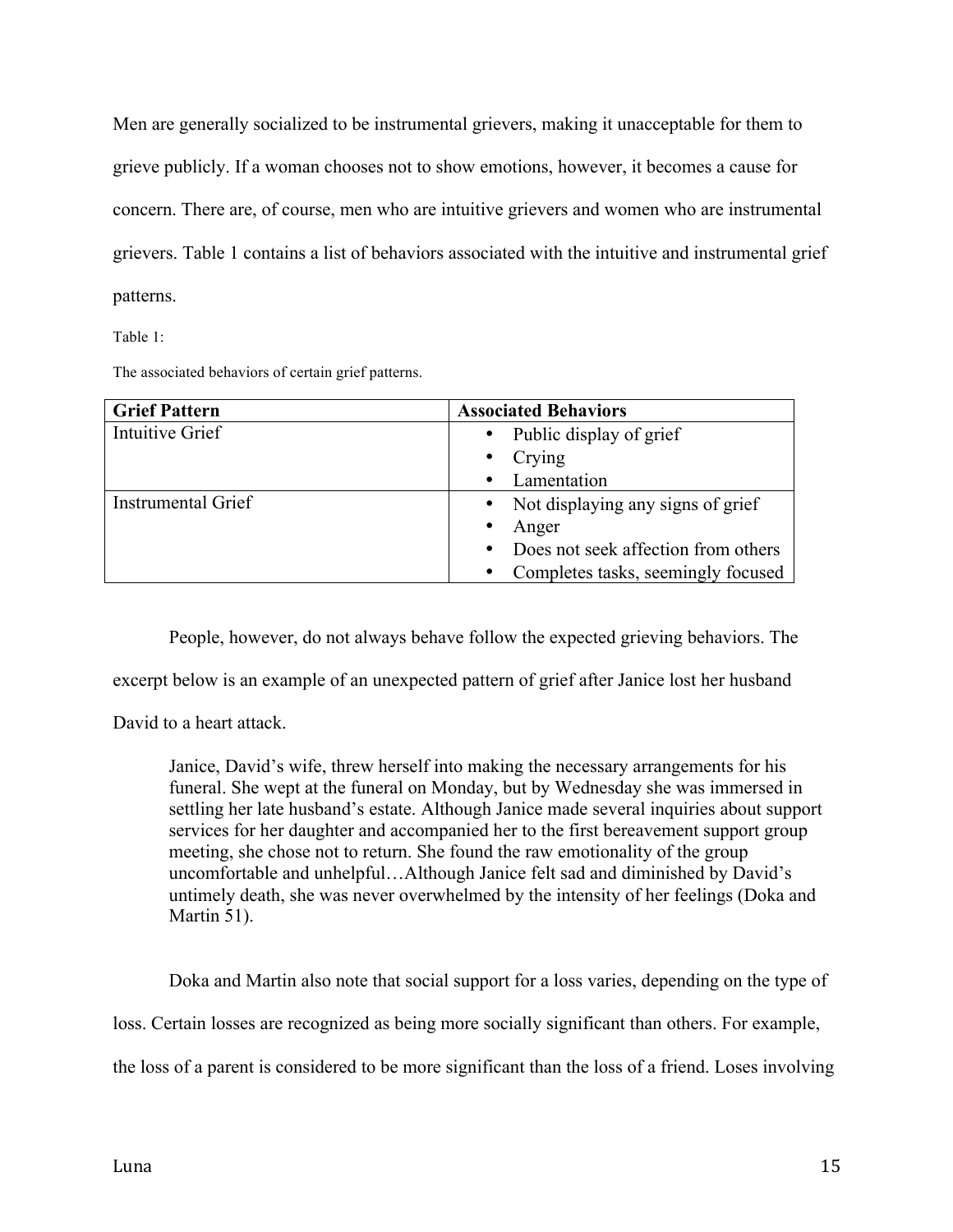relationships that are not socially sanctioned experience what is known as disenfranchised grief because their behaviors are not socially sanctioned (Doka and Martin 34).

Disenfranchised grief occurs when a relationship is not socially sanctioned and, therefore, cannot be openly acknowledged or publicly mourned (qtd. in Cacciatore and Raffo 169). Because the relationship is not recognized, neither is the loss or the griever. The author considered some men's grief in terms of "double disenfranchisement", stating that the effect of disenfranchisement is greater for men than it is for women because social expectations prevent them from grieving openly. Now I will briefly discuss how disenfranchised grief effects bereaved parents.

Homosexual parents have been commonly known to experience disenfranchised grief. Loss of such a relationship is not recognized and a griever's mourning is not recognized (qtd. in Cacciatore and Raffo 169). Homosexual parents have been known to have less of a support system when it comes to grief due to their disenfranchised status in Western society. "Two of the most powerful facets of homophobia: abhorrence of any association between homosexuals and children; and the belief that gay men and lesbian women exist in opposition to family life" (Benkov 31).

All of the participants in Joanne Cacciatore and Zulma Raffo's study of bereaved lesbian mothers commented that their sexual orientation played a role in their experience of social support, in one way or another. Their study focused on child death in same-gendered-parent families, which has historically been studied on single or partnered heterosexual parents (Cacciatore and Raffo 169). Their study included parents of different ethnicities and socioeconomic classes. Some parents felt that they were being or would be judged negatively in support groups. Some of these mothers noted that they felt marginalized by other lesbians once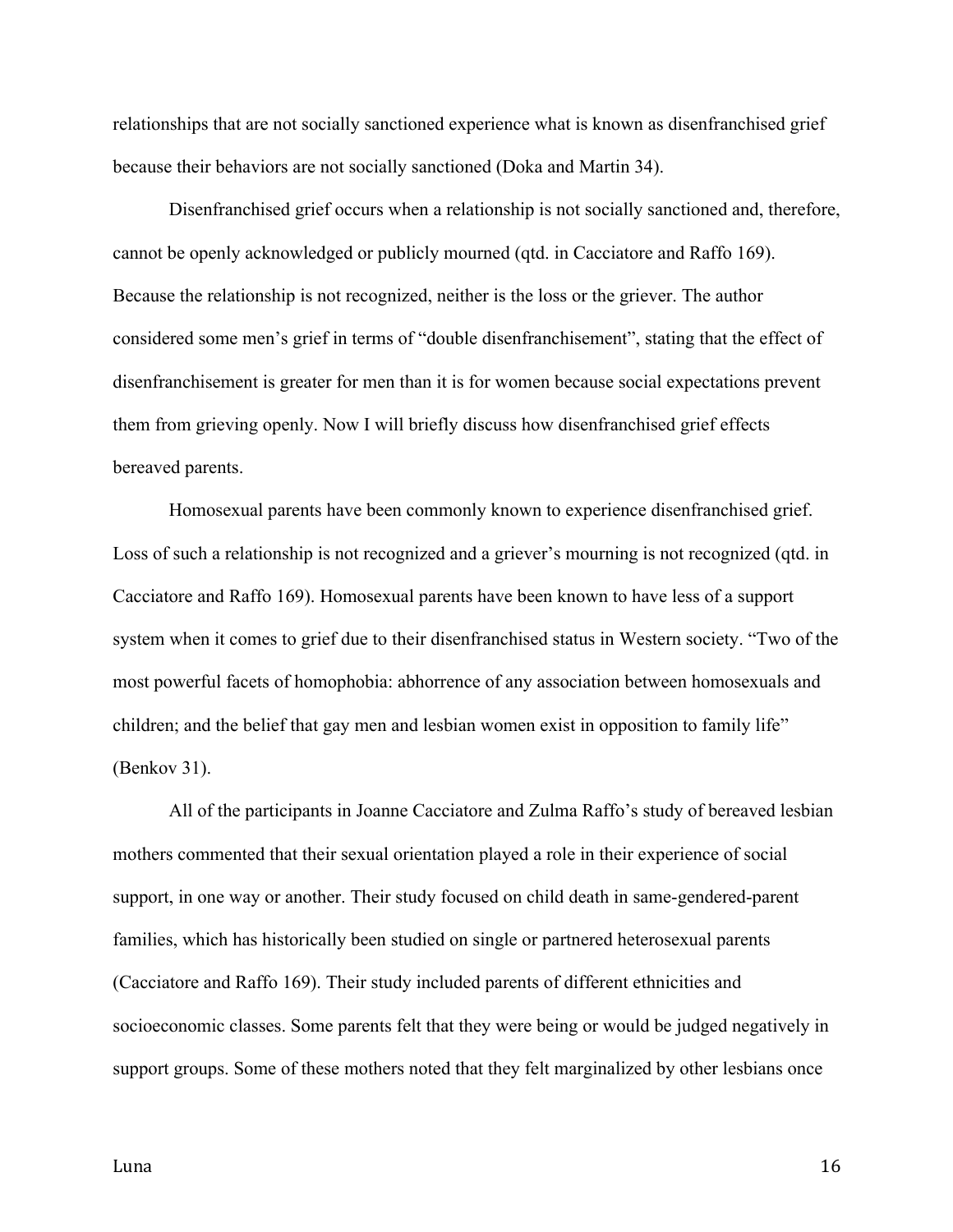they became pregnant. Most of these mothers, however, admit to having discovered a support system in motherhood that was intact in their time of bereavement. Some of these mothers describe their feelings after joining a social support group for bereaved parents.

I just I....I felt awkward. Nobody openly said anything and there were a couple of couples that were fairly decent, but I felt their awkwardness with me…Well you know, the thing that was different about that is they were all like these couples that respect in such a different time, we may avoid groups because we also feel we need to protect the memory of our children, to protect them from those who judge our families, those who may not honor them (Cacciatore and Raffo 172-173).

Societal norms often restrict or refuse to recognize real grief and look to regulate emotional expression. These restrictions will continue to be discussed in terms of places that are deemed appropriate for grieving.

### *Place of Mourning*

Funerals and gravesites have traditionally been the physical spaces where public mourning has been accepted. These ideas of appropriate spaces for mourning have existed for centuries in Europe. Burial sites from medieval Europe show how gravesites were respected as spaces for mourning.

In a burial site from medieval Poland, some children were found buried with eggs. "Among the Slavs eggs were connected with the cult of ancestors and perceived as symbols of 'hidden and resurgent life'…In fact, very similar ideas are also related to 'Easter Eggs', which are common in Poland, today and which 'commemorate' the resurrection of Christ" (Gardeła and Duma 320-321). Pregnant women and newborns were often believed to be impure and this status could last an equal amount of time for both the mother and child (Gardeła and Duma 326). Infant burials in vessels were usually found in places away from consecrated grounds. This may have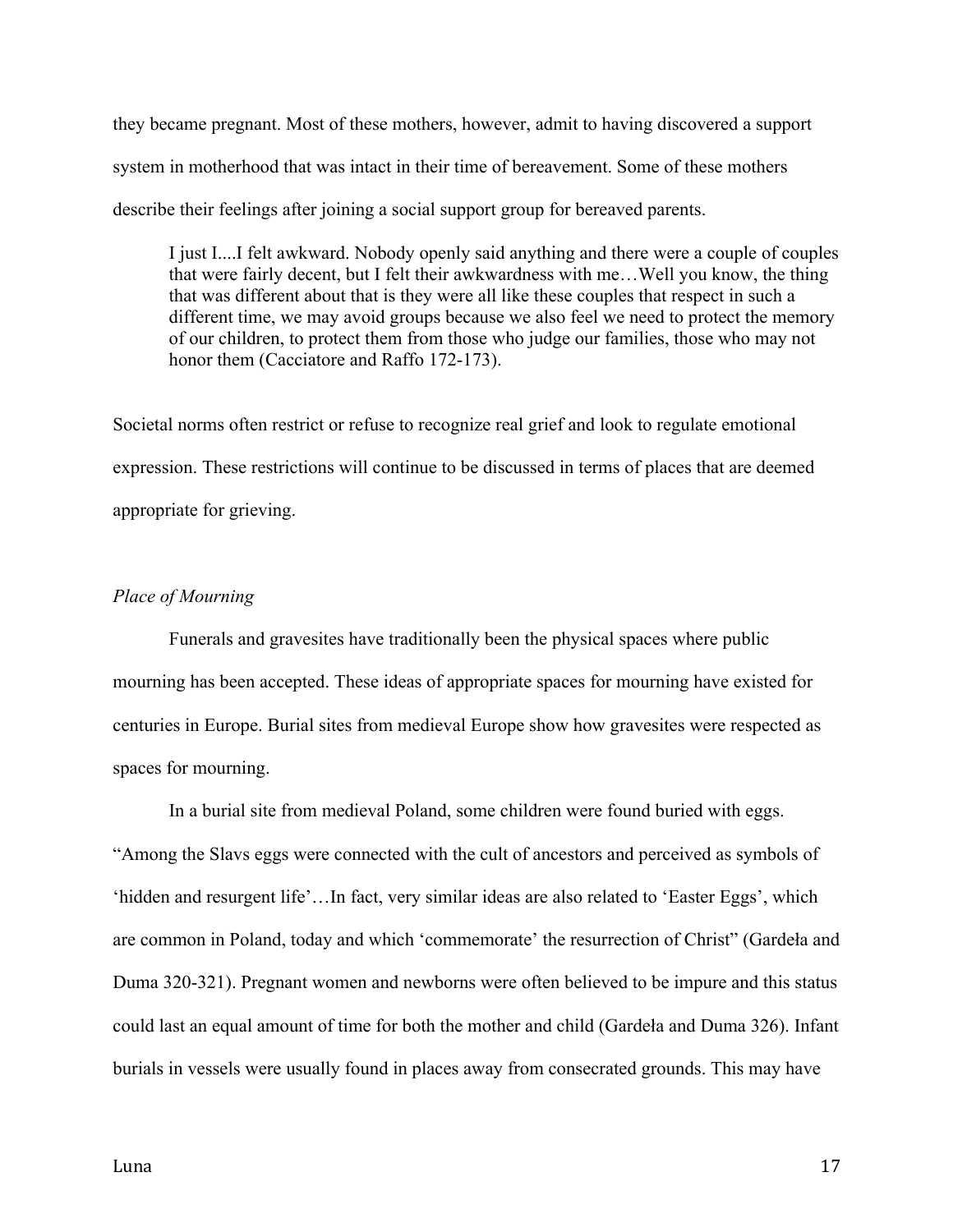been a result of the rise of Christianity in Poland, seeing as how Christian churches became considered sacred areas. This demonstrates that unbaptized infants were not considered people and not buried on church grounds with the other dead.

Anthropologist Sharon Roseman notes:

Work on the anthropology of 'emotion' and 'discourse' can contribute to a consideration of the social importance, cultural nuances, and pragmatic of death narratives…Anthropological research into the cultural specificity of emotion has challenged the notions of emotions as either 'universal' or 'interior' (437).

# *Placeless Mourning*

Mitchell et al. note that memorial web pages are "de-territorialized" in Western societies; therefore they do not constrain bereavement into one ritual place and time (416). This enables mourning family members to grieve whenever and however they wish. These new practices are changing traditional ideas of proper time and space for mourning. One website notes:

Memorial websites are the obituaries of the future, offering real insight into who your loved one was and what their life was like. From beautiful pictures to descriptive text to touching audio, the content found on our virtual memorials provides family members and friends the chance to say goodbye, as well as pay tribute. (qtd. in Mitchell et al. 414).

Through these websites, parents can have a space to mourn and, because it is a digital space, they can visit at whatever time they see fit. This also removes the worry of geographical distance, letting parents make a memorial and express themselves however they want, and to share their experiences with others.

Mitchell el al. also note that culturally viable gendered attitudes continue to be expressed in this memorialization by parents (416). As an introduction to the discussion of gender and mourning, I will now discuss Westernized-mourning traditions relative to gender roles.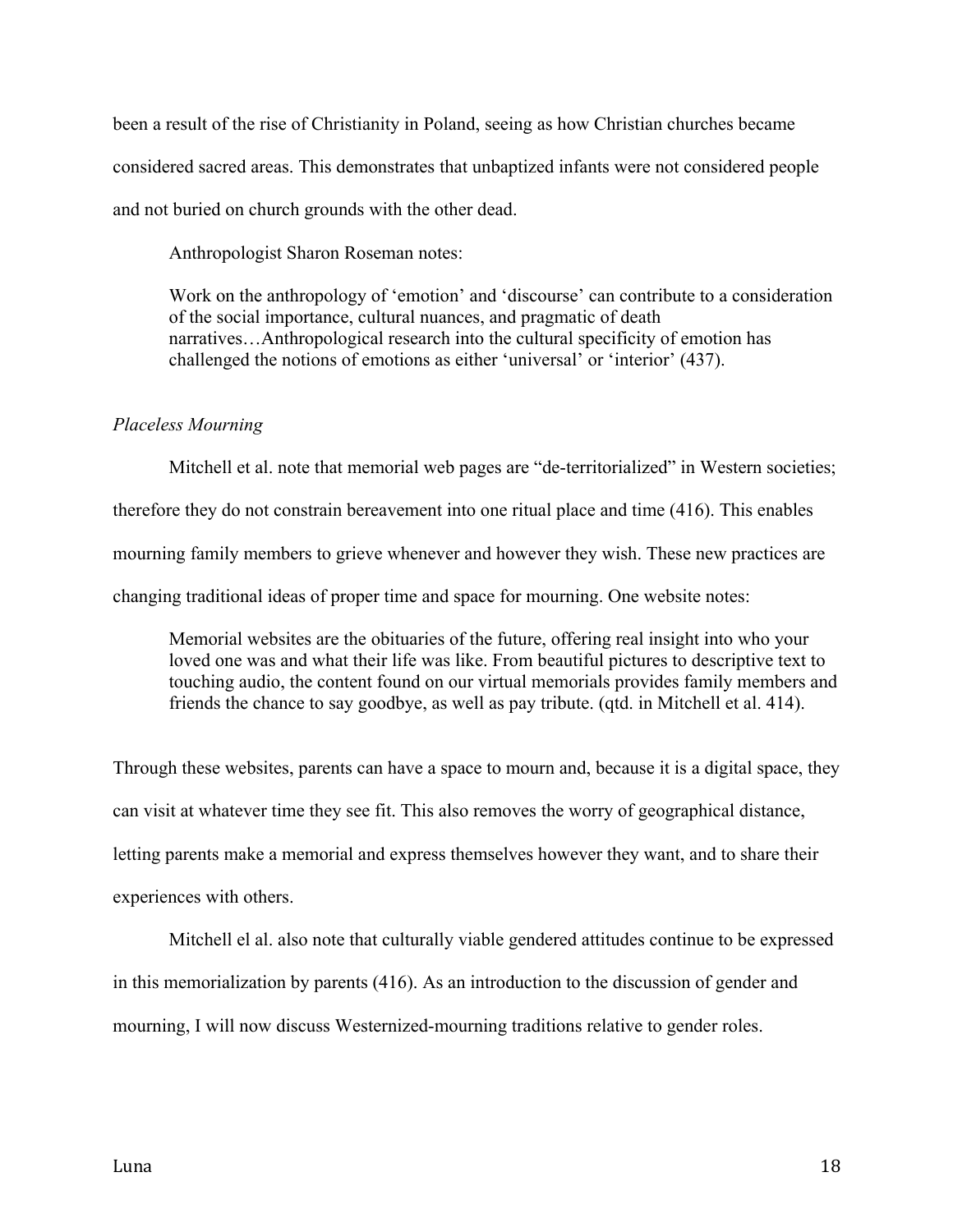## *Gender and Mourning*

In American society, both genders are somewhat held by the traditional Victorian standards of conduct (Layne). There is an expectation that a person should display a restrained level of emotion publicly during bereavement. There are different sets of emotions that are to be privately displayed. These expectations continue to govern the behaviors surrounding mourning in Western societies.

Historical Christian religious images represented the woman as the originator of sin and the cause of the moral downfall of man. Unruly and disobedient women were constant in all sorts of texts and images of the past. Images and stories of this nature have done their part to create and enforce the social hierarchies that exist to this day. "The emotional female, like the natural world that is the source of both affect and women, is constructed as both pliant (because weak and a resource for use by civilized man) and ultimately tremendously powerful and uncontrollable" (qtd. in Lutz 77).

In the American heterosexual narrative, "motherhood is assumed to be a natural role for women in which [sic] they are idealized as 'all-loving, kind, gentle, and selfless'" (Andersen 59). "When a child dies, the idealistic assumptions about motherhood rapidly turn to blame, feelings of failure, and self-reproach" (Farnsworth and Allen 361). These roles may be thought of as completely normal to many people, but they often lay blame on mothers when they have no fault in unexpected tragedies.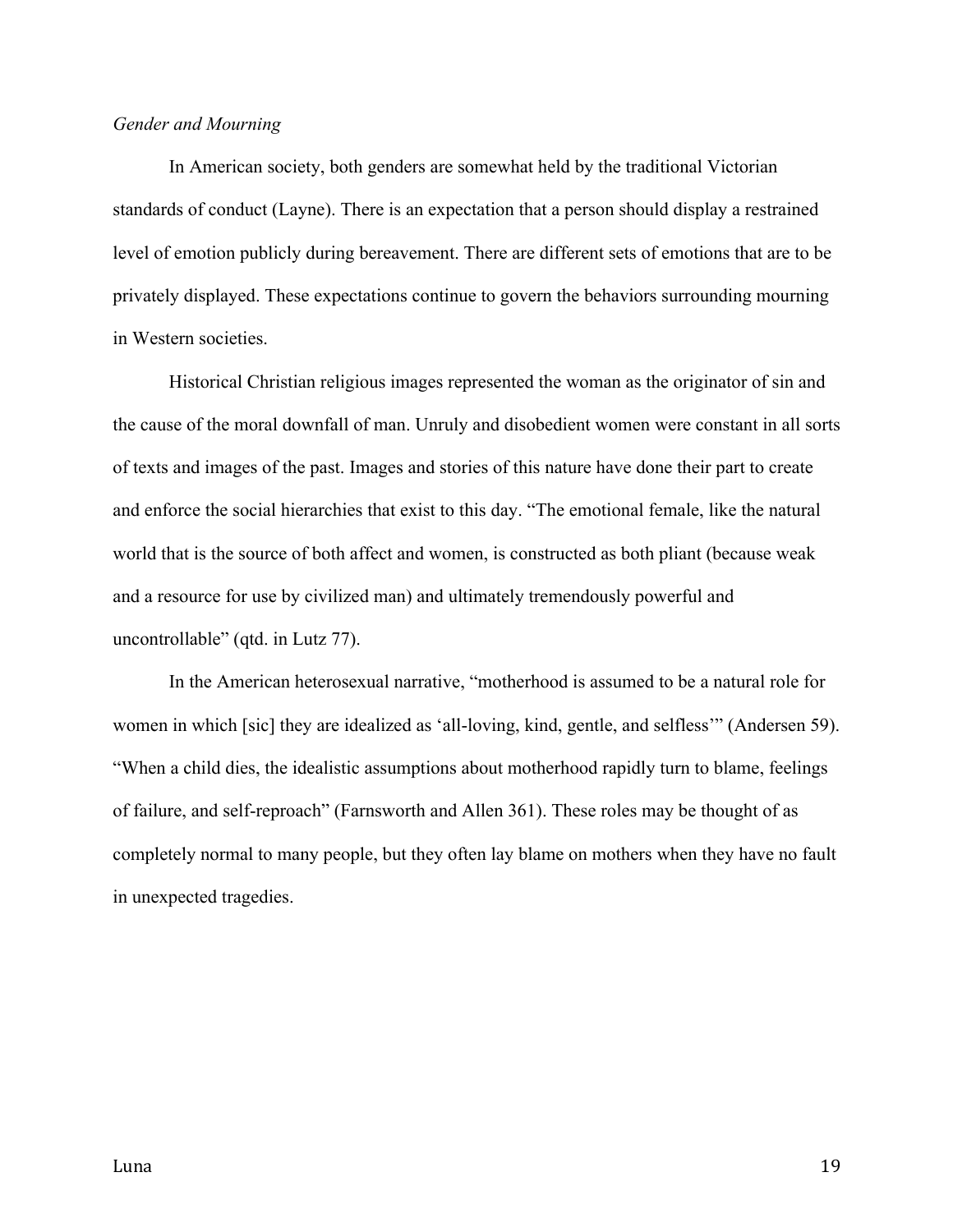# **Death of a Child**

#### *Child Mortality Rates*

In 1999, approximately 10.5 million children worldwide died before they turned five years old, the majority of these deaths occurring in low-income countries (qtd. in Einasdióttir 108). Africa accounted for the highest child mortality rate in the world with 36 percent (Einasdióttir 109). "The difference between the lowest and highest child mortality rates within Africa is more than tenfold, and mortality rates for particular ethnic groups are considerably lower for those with access to power and economic resources" (qtd. in Einasdióttir 109). As opposed to most Western industrialized societies, parents in many parts of the world do not make the assumption that their children will make it to adulthood (Einasdióttir). Therefore, the expectations and responsibilities may be different than those held in Western societies. To continue this discussion of cross-cultural grieving and gender practices with an examination of modern-day non-Western societies. We begin by examining how children are raised of crossculturally, with the work done by anthropologist Jónína Einasdióttir. Among the Tongan, the aim of childrearing,

…is to educate the child, who is thought to be naturally stubborn. Through harsh physical punishment, which begins after the first birthday, children are taught to be obedient and show absolute respect for those who are older. Great efforts are made to teach children to speak in respectful language…The Gapun consider their children to be aggressive, selfish, and willful and thus not easily taught. Acquisition of language, knowledge, and other capacities are seen as autonomous rather than socialized processes and care of children is permissive and physical punishment is rare (Einasdióttir 89-90).

This states the expected role of childrearing and the investment of effort that must be put into raising children by parents, as well as other members of the community. After all, that is done to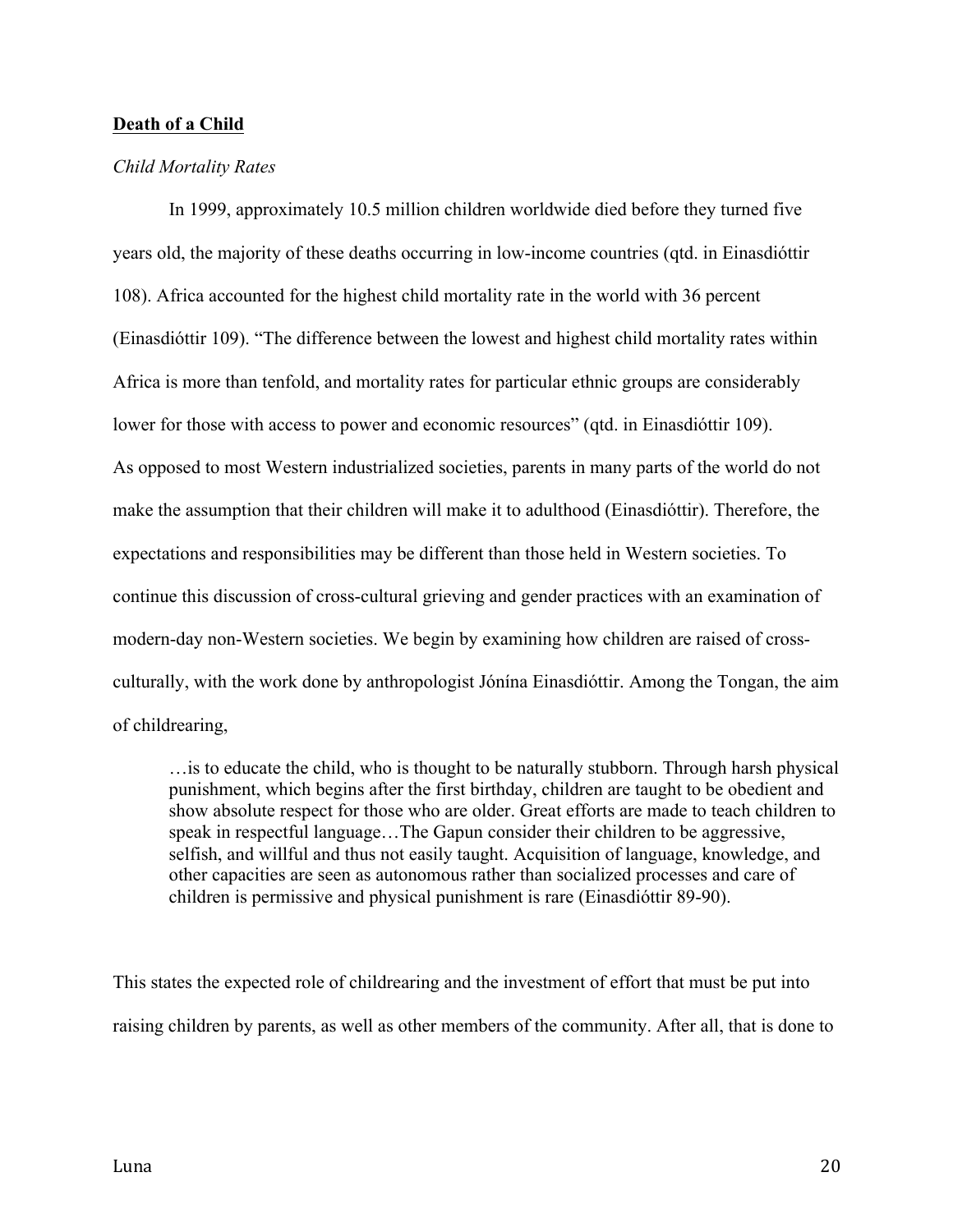socialize children in this society to behave appropriately, it is understandable how the loss of a child could be so devastating.

In the following section I will present and discuss three elements of culture that impact the grieving process following the death of a child. They are: 1) perceptions of childhood; 2) types of childhood death; and 3) gender identity.

#### *Personhood of Children*

Different perceptions of a child and childhood are likely to impact how the death of a child is mourned. Children are generally thought to be innocent and not at fault if anything terrible were to happen to them (Einasdióttir). Adults tend to act differently in situations that children die, compared to situations when adults die.

Einasdióttir's work focuses on the people in the Biombo region of Guinea-Bissau. She noted that both men and women attended the funerals of children, but women, generally, attended in higher numbers (Einasdióttir 114). This may be because mothers tend to be thought of as closer to their children, as women are generally responsible for childrearing.

Sorcery is believed to be an important reason for the death of a child among the people of Biombo. Children are believed to be targets of sorcery in acts of revenge that target their parents.

Because of envy, hatred, vindictiveness, or simply bad intentions some people decide to use sorcery to hurt a rival or someone they dislike. A child is often the chosen victim…A co-wife's jealousy is the most frequently mentioned reason for killing a child with sorcery…God will later punish the person for such work…Children who die during the first days after birth are sometimes said to have died without any disease symptoms. The death of a newborn is often attributed to sorcery or ritual failure (Einasdióttir 117-119).

In Biombo society, it seems to be accepted that a child may die by some malicious intent by another adult. If a child's death is blamed on sorcery, there is no way for the parent to know who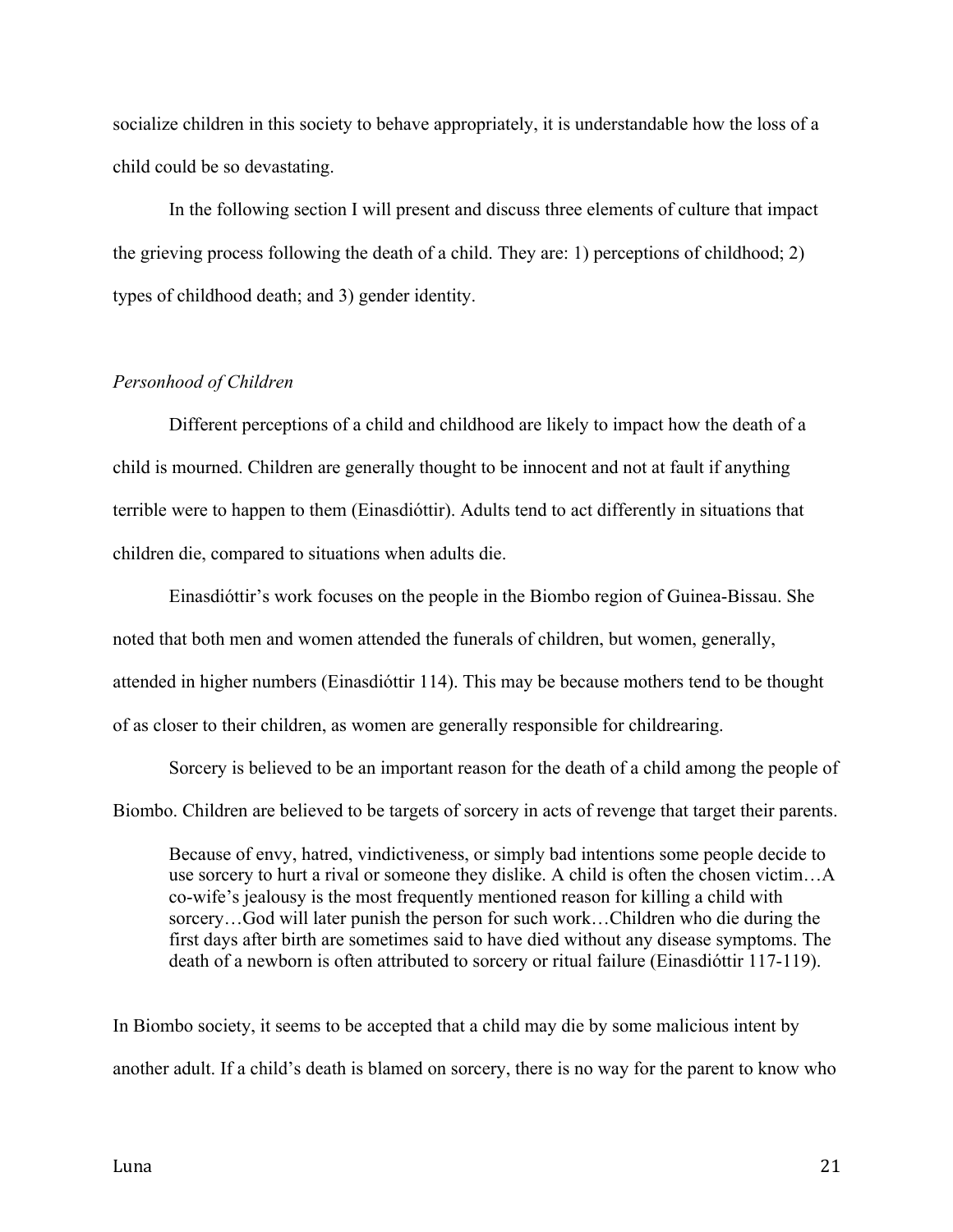was the cause. The belief of divine justice leaves family members at ease, believing that the person will suffer for their sins.

It should be noted that in Biombo, both men and women believe that a child is the responsibility of its mother (Einasdióttir 123). When a child is seriously ill, it is expected that the mother will get the child medication or take the child to the nearest medical center; hence, "a woman will not take the sick child of a co-wife or another woman to a health center without being authorized to do so; she will not risk being made responsible if the child dies…However, the mother of a sick child is usually reluctant to go to a health center or a hospital without an elderly woman" (Einasdióttir 123-124). In this society, where it is thought that members of one's community could cause the death of a child, other parents would rather not be involved than to be held responsible for a child's death.

Jónína Einasdióttir notes that fathers are considered to generally be less emotional when after the death of a child, but she has witnessed fathers becoming emotional after the loss of a child. She mentions a father who became angry and blaming his wife for not informing him about his daughter's illness before she died.

Nevertheless, fathers are not considered to be as emotional about their child's death as are mothers. At a community meeting on women's burdens in life, a young mother comments that a father does not care so much when his child dies as he wants to sleep with his wife the next night. "It is the mother or *dona* [a closely related elderly woman] who treats the sick child. Fathers are worthless"...When a mother loses a child, if particular if this has never happened to her before, she is supposed to stay in her parental home for a couple of weeks "to forget her child" and "calm down" (Einasdióttir 132).

Even though men do grieve their dead children, men are believed to not grieve, or seem to care, about the death of their children.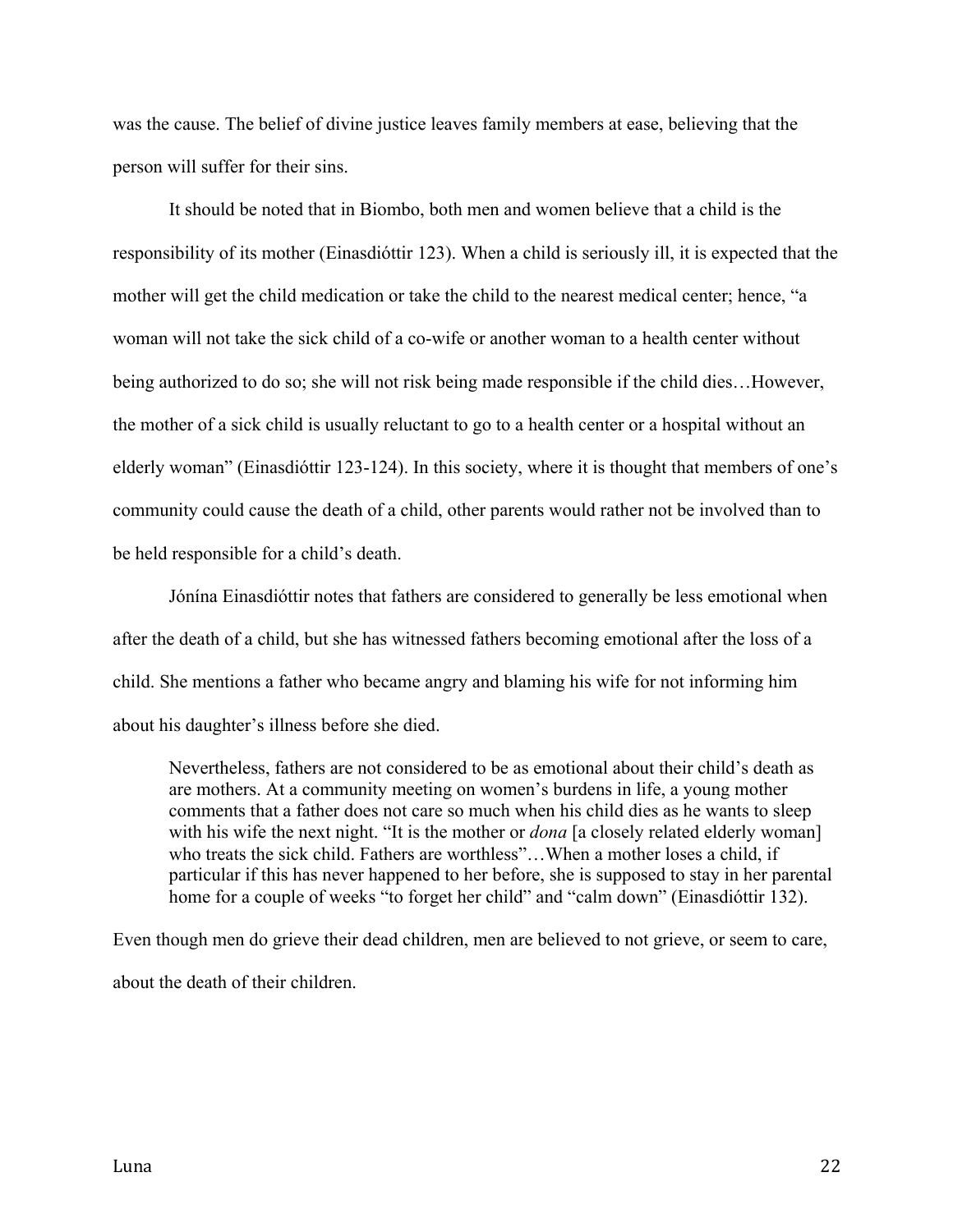# **Western Society and the Death of a Child**

The Centers for Disease Control and Prevention (CDC) reported 18,666 deaths of people between the ages of 1 and 19 in the United States in 2014 (Kochanek et al. 13). In industrialized Western societies, the death of a child seems shocking and it is something that is unexpected (Mitchell et al.).

The death of a child may profoundly disrupt deeply held ontological assumptions and narratives about time, the future, nature, and may threaten parental identity...Indeed, there are English-language terms such as 'widow', 'widower', and 'orphan' that mark those changes in social status, but there is no special kin-term for parents whose children have died...The absence of images of deceased children is, we believe, deeply significant and underscores the profoundly destabilizing of child death in an affluent, medicalized society (Mitchell et al. 414).

Similar beliefs may have caused death in Western societies to "become a private affair and also demonstrates the depth of death anxiety endangered by the contemporary cultural milieu" (Palgi and Abramovitch 385).

Figure 1 below shows the percentages of all deaths in childhood accounted for by leading causes of child mortality in the United States in the Year 1999. Figure 2 shows the main causes of childhood deaths worldwide in 2010.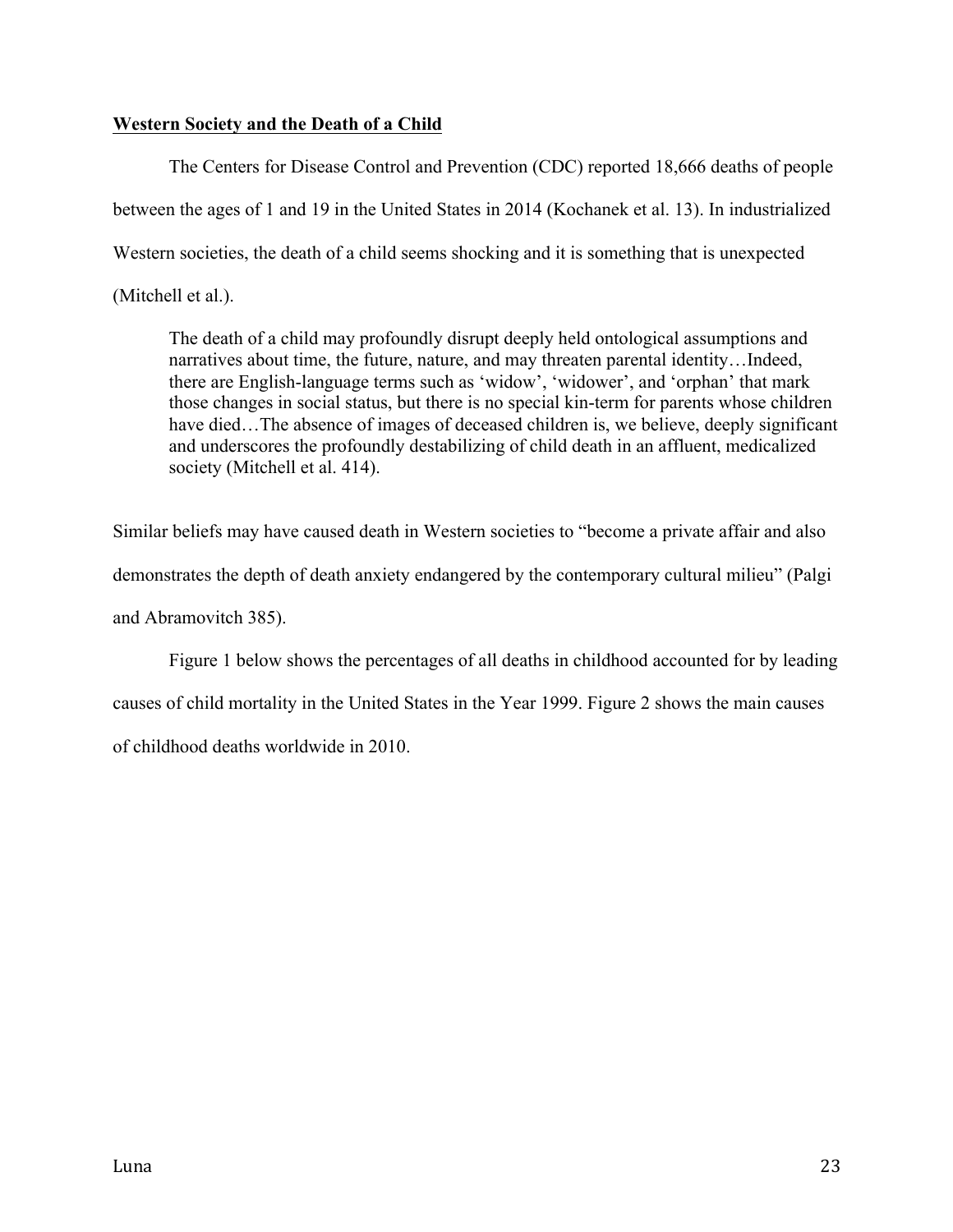Figure 1:





<sup>(</sup>SOURCE: NCHS, 2001a.)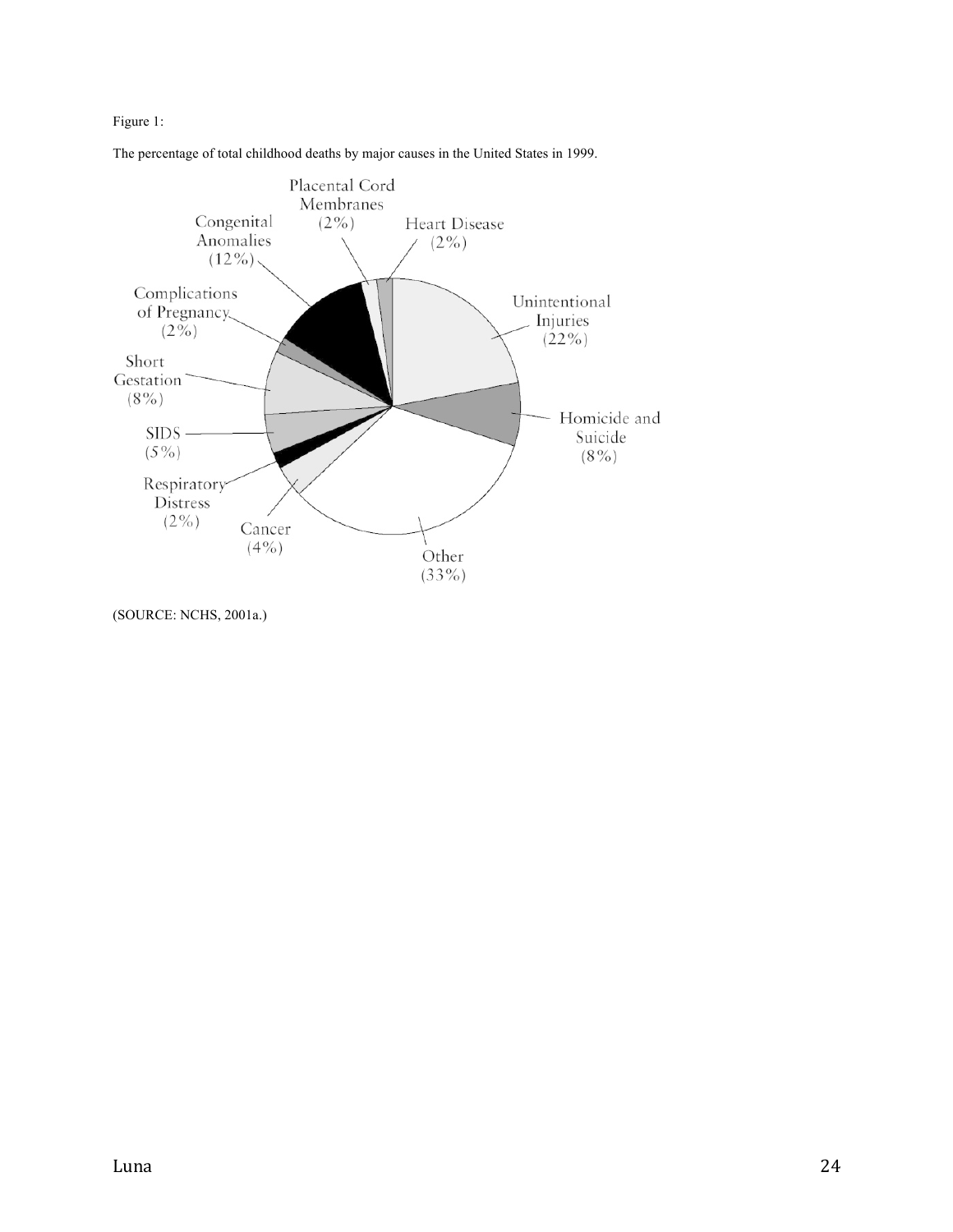#### Figure 2:

Main causes of children deaths worldwide.



(SOURCE: WHO, 2010)

In Western societies there also exists this expectation that the one can "get over" the

death of a child the same way that one can "get over" the death of an adult (Exley) in Western

societies. Exley notes,

…the loss of a child has profound, long-lasting consequences for one's conceptualisation of self and other personal relations. For any of us who have been bereaved and resisted 'moving on', Walter demonstrates that maintaining meaningful bonds (and relationships) with those who have died should not be seen as 'pathological' grief, but rather as part of the reflexive construction of self-identity and relationships engaged with on a daily basis" (Exley 116).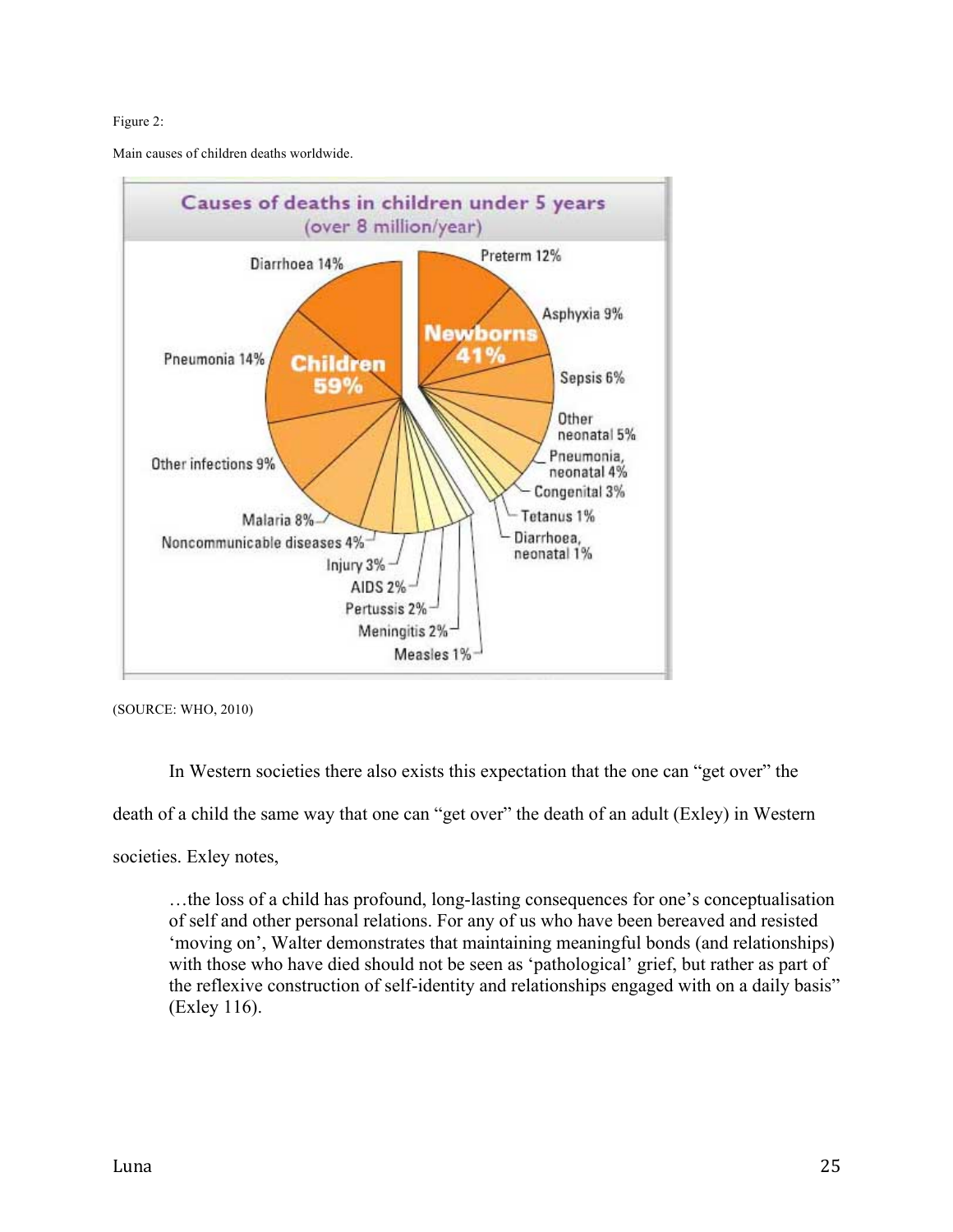Loved ones are often seen as not being able to get over the loss of a child. "Contemporary parents are situated in a social context in which open discussion of death is taboo" (Farnsworth and Allen 360). Snaman et al. note that the death of a child causes a disruption in family structure and that this could cause a feeling of isolation for grieving parents (1594).

Death is no longer considered a part of every day modern life (Small) in the West. Parents are expected to continue living their lives in as normal a manner as possible once the acceptable grieving period has ended. One bereaved parent notes, "Our children don't expect us to lay down and die because they've passed away. They want us to continue with our life" (Snaman et al. 1594). This environment creates marginalization when parents express grief for their deceased children.

Today there is a taboo when it comes to the possibility of a child's death, as if discussing it will somehow cause it to happen. The social expectation being opposite of what bereaved parents feel can create a feeling of isolation for those parents. There is often a feeling of isolation even from support systems that were previously available (Snaman et al. 1595). Parents may feel shunned unexpectedly by those that have been there for them. "Feeling isolated from support systems and impaired trust and communication with the provider were also important factors that may negatively affect parent's grief" (Snaman et al. 1595).

Snaman et al. also note that parental behavior surrounding grief is constantly changing and evolving (1595). It must be noted that gender roles are constantly changing, which means that are appropriate grieving behaviors are constantly changing as well.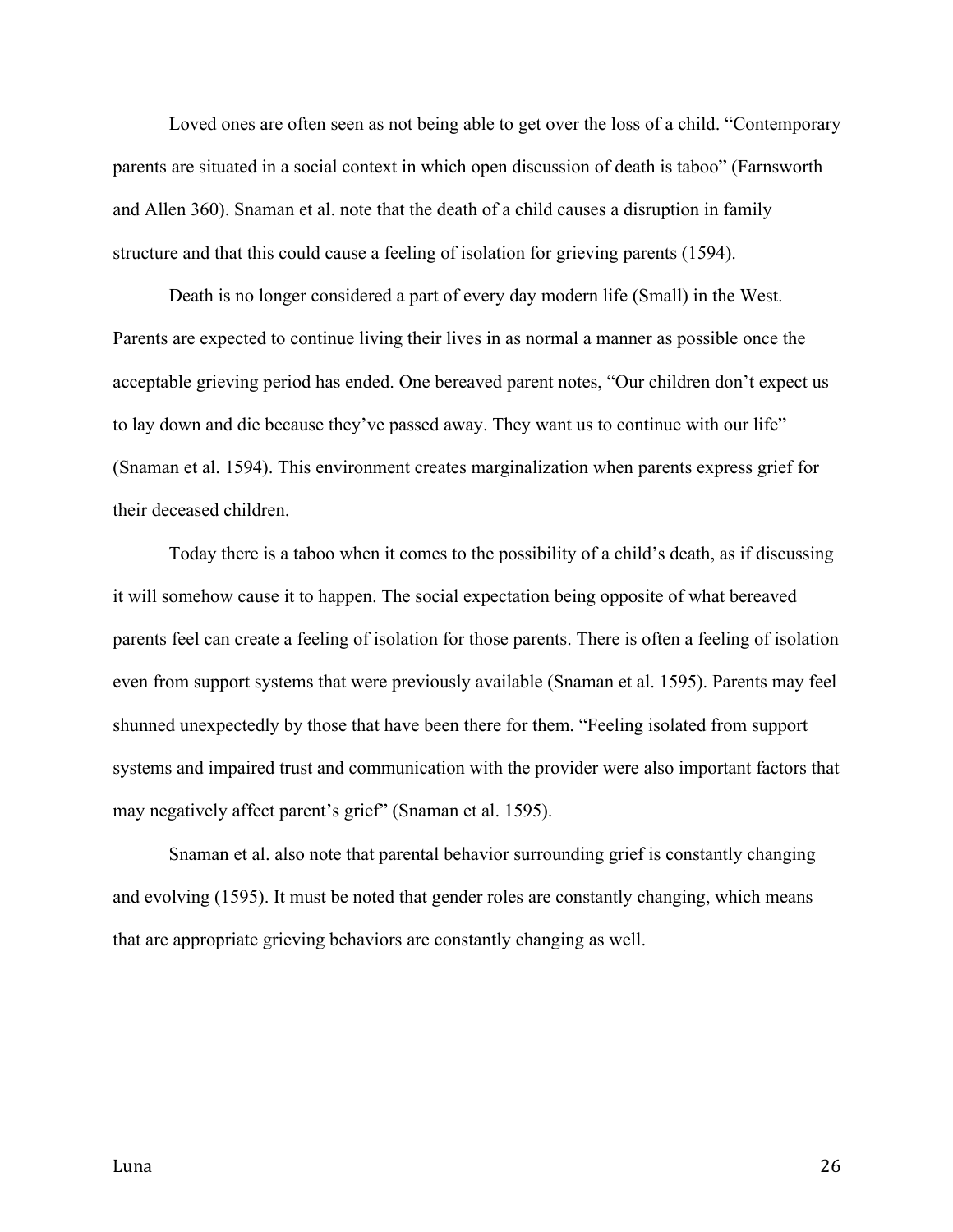# **Types of Death – Illness**

Anthropological literature on death often focuses on the bereaved and the corpse, but not on the dying (Palgi and Abramovitch 385). To get the best understanding on how these deaths affect parents, it is important examine situations in which children are expected to die due to illness.

The manner in which children die impacts the grieving process of parents (Clemente; Doka and Martin; Einasdióttir; Snaman et al.). Families who lose a child after a progressing illness may grieve differently from those who lose a child unexpectedly. The expectation of this child's death may cause parents to slowly begin to grieve months or years before the child dies, taking part in expected grieving behaviors without even realizing it. Uncertainty, "perception that ranges from a feeling just less than surety to a feeling of vagueness" (Clemente 21), during these situations may cause parents to behave in certain ways.

In these situations, parents must deal with their children in everyday life while waiting for the inevitable. Some of these ill children may also be expecting their deaths and participate in preparing their parents, possibly trying to soften the blow, for the actual grieving. As one mother notes,

"Once we started bringing him out of the coma... he looked at me and he said, 'Mom, am I dying?' And I didn't know what to say. And I said, 'no ... I don't think so, but you've been very, very ill ... we've been doing everything we could.' And he said, 'if I die, I want you and Dad to know that I love you and you've been good parents ...in case something happens, I wanted you to know this.' And I said, 'well, okay.' You know? Because [my husband] and I didn't know what to say. What do you say when your [teenage] son says that to you, you know? Had we been prepared, which I think the staff was trying to prepare us, we may not have been receiving what they were saying" (Snaman et al. 1595).

In the West, focusing on the present allows for a sense of normalcy, which gives a sense of control that parents do not have (Clemente 50). Strategies of parental control include partaking in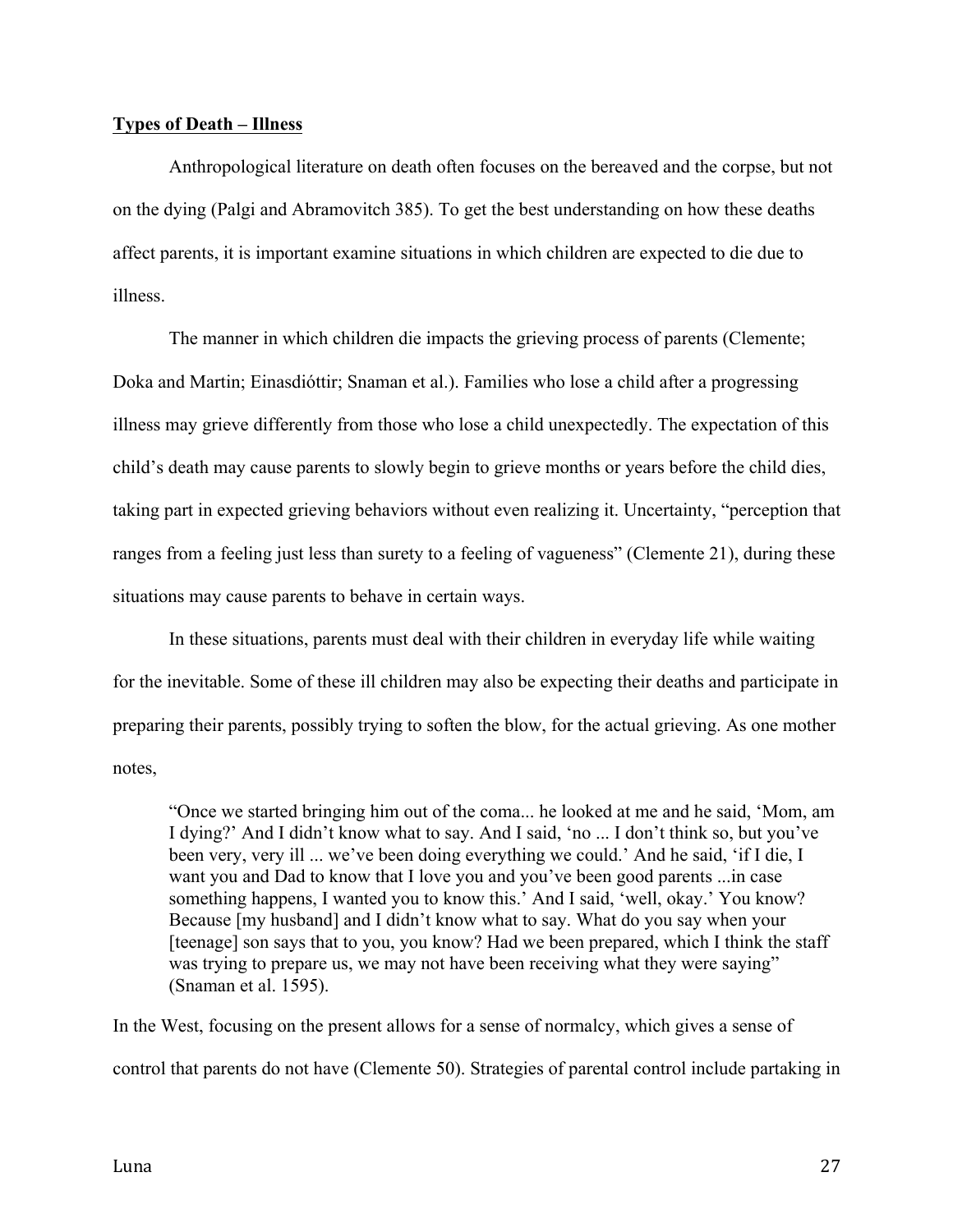activities that help keep everyone busy and regulating communication to "protect" children; "normalcy becomes a moral requirement to maintain the social order at all costs when death looms closer, even if this requires putting up a front before the child…all the parties act as if the child is going to live when they all know that he or she is dying" (Clemente 51).

Using an example from a non-western society, anthropologist Jónína Einasdióttir describes how the people of Guinea-Bissau deal with a child that has contracted measles and the expectation of death that came with it. She notes how the adults react when a child has a life threatening illness.

When a child is sick with measles it is particularly urgent that some of the old people of the household make an extra offering and ask for help. Children carry amulets or leaves from a particular plant in the hair for protection. When measles are only present in one or a few compounds of the village, all children from other compounds are forbidden to go there. However, when a child in one's household has measles it is considered too late to keep that child isolated from others (Einasdióttir 122)…

Amongst the people of this community, parents expecting the death of a child with measles create a barrier from other children. They offer extra assistance in, what appears to be, a last ditch effort to try to save the child's life.

## *Death From Cancer*

Childhood cancer may be one of the most dreaded fears for parents. Even when treated with the most advanced medications, there is still no cure for cancer. According to the CDC, cancer was the second-most leading cause of death, after accidental/unintentional deaths among children (Kochanek et al. 41) and is the leading cause of disease-related death among children in Spain (Clemente 2). Because of this, many consider cancer a death sentence.

Parents of children who have been diagnosed with cancer slowly experience the weakness and deterioration of their child's health. Many of these parents experience the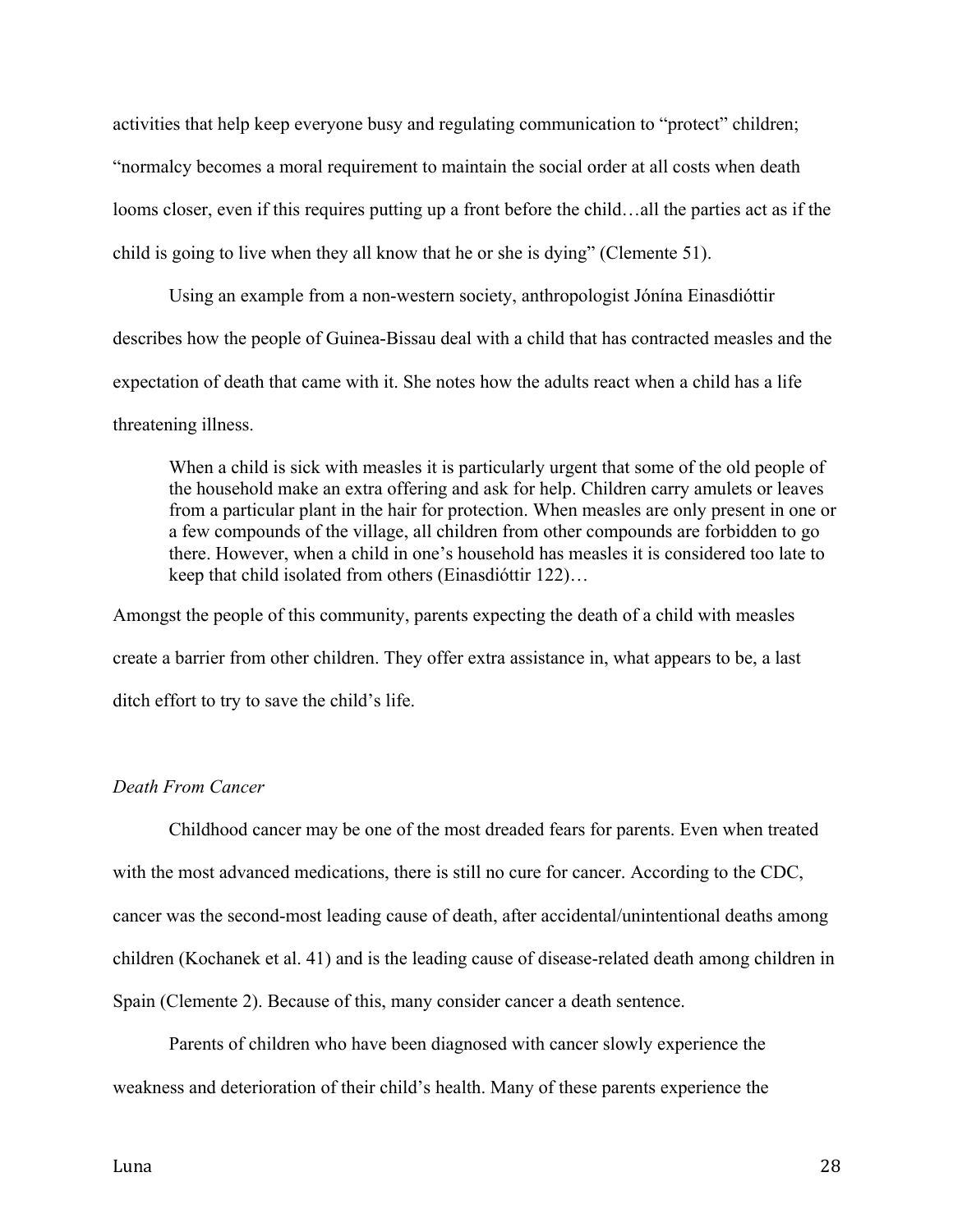phenomenon known as "middle knowledge", which describes when patients and families move in and out of both denial and acceptance frequently (Snaman et al. 1599). People move from denial to acceptance several times within the same conversation.

As part of this "middle knowledge", it is common for parents to imagine that their children will be a cured. Parents also commonly imagine their children growing old, getting married, and having children of their own. These expectations actively contradict simultaneous thoughts about the expected death of their children. Even while witnessing the deterioration of their child's health, many parents remain hopeful that their children will be able to survive the battle with the disease and grow up to live a normal life (Snaman et al.).

Parents also take part in spreading a limited amount of information to their children. Clemente notes that parents often use both verbal and nonverbal queues to communicate, while consistently avoiding negative or uncertain aspects of their child's medical care (4). Around 60% of these parents "used a variety of euphemisms", similar results found with British pediatric cancer patients (Clemente 11). During his fieldwork, Clemente noted that children did not always get the answers that they were seeking (13). Many times, it led them to stop asking questions related to their health.

Relatives that expected death began to keep their distance from the parents of the dying child and death is only discussed in hushed tones, which contributes to the sense of isolation that those parents feel when they have lost a child (Clemente 163). One mother expressed the guilt that she felt when another child was dying; it also served as a reminder that her child could be next without warning (Clemente 162-163).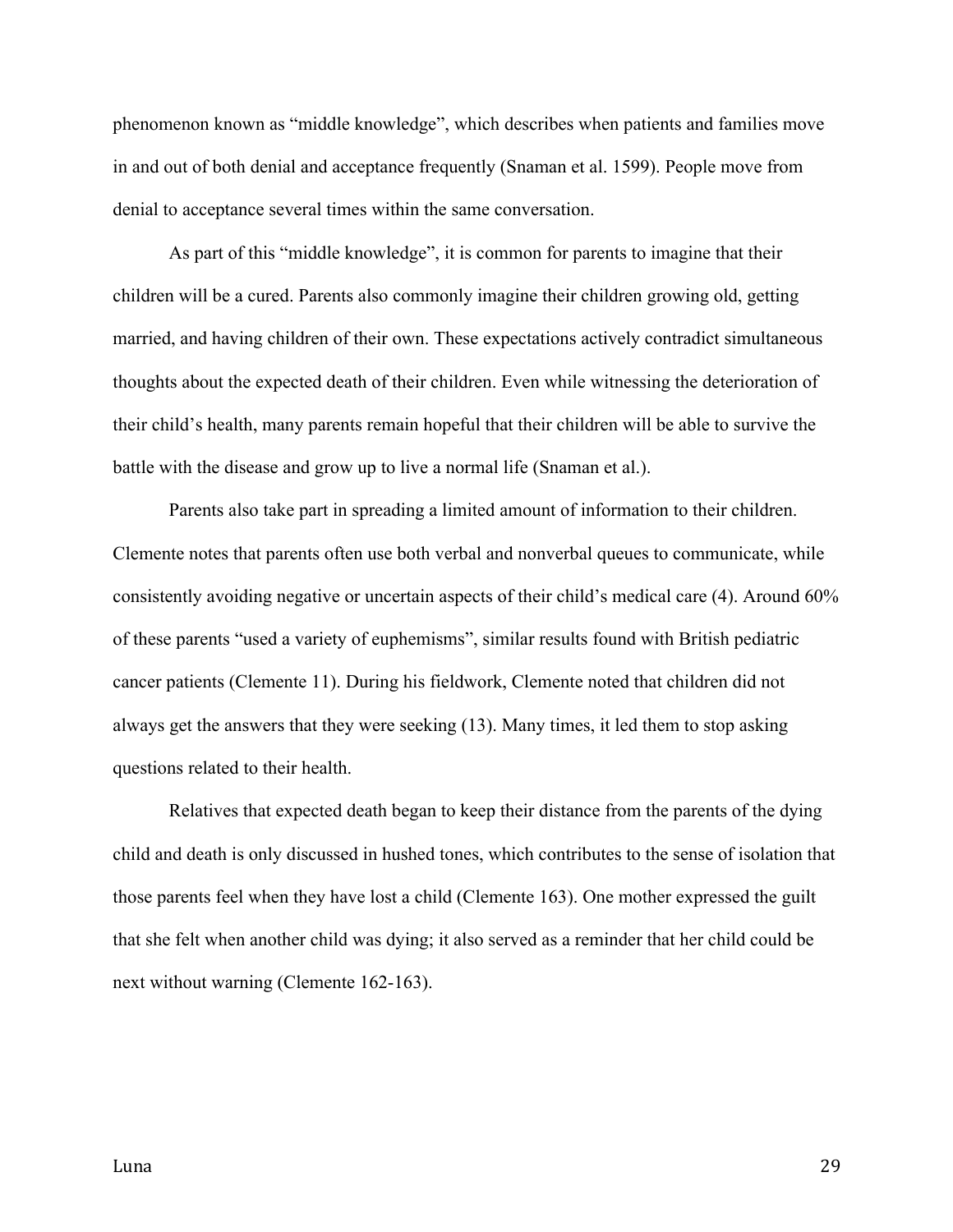"Bereaved parents of children that die from cancer describe an intense grief trajectory and the bereavement journey is a complex phenomenon that requires further investigation" (Snaman et al. 1601).

#### *Miscarriages/Stillbirths*

In Western Societies miscarriages and stillbirths are often accompanied with a degree of taboo, if not more taboo, perhaps more so than with the death of a living child. These may be more taboo than the loss of a child, even though there was not a child that was born. These parents often feel the same isolation as parents who have lost a child. The societal taboo causes parents to feel like they have lost of a support system as well (Snaman et al. 1595).

In many societies, both Western and non-Western, women are usually the ones to deal with the majority of tabooed deaths: miscarriages and stillbirths. They are even at times perceived as being at fault. In these situations, women are both the victims and the caretakers of the victims. In Western societies, "Representations of women as fruitful, productive, healing, cleansing and nourishing vessels contrast with the images of the female body as a source of that disease or as a consuming, dangerous trap, which may appear beautiful but the true condition of which is filthy and borne by the devil" (qtd. in Hallam). These mothers are not always accepted as legitimate mother by their loved ones because they did not give birth or raise a child. Yet they grieve as any other mother who has lost a child would. One would think that since death is the great leveler every mother would experience such a grief in a similar way, but, of course, this is not the case.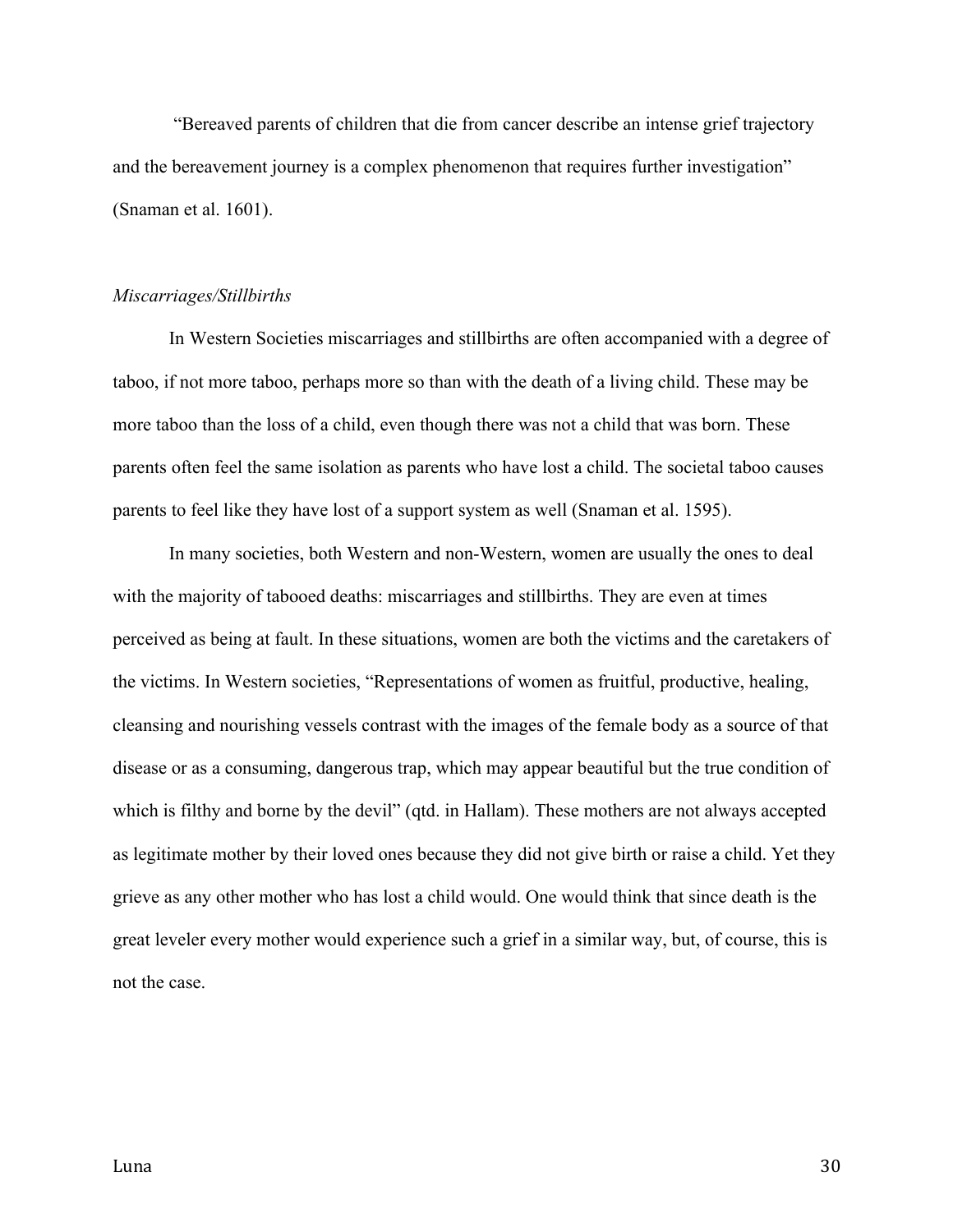# *Fathers*

It has been noted that men have often been absent from academic literature involving children (Layne). Men are generally not expected to be as emotionally expressive as women. "The ethnographic literature provides documentation of men's observance of food taboos and seclusion during their wives' pregnancies and of the birth process as a rite of passage for both parents in many societies" (Layne 61). Studies of reproductive loss have rarely put men on center stage, if on stage at all. This may be because stillbirths and miscarriages, both medically and socially, are treated as an illness. Men have traditionally been ignored in academic literature when it comes to social and demographic studies on reproduction.

#### **Gender and Child Death, Grief, and Mourning**

We cannot understand the grieving behaviors of parents without factoring gender roles. As has been discussed earlier in this paper, it is widely understood that gender influences so many aspects of life (Doka and Martin 7). Personalities are largely influenced by culture. Doka and Martin elucidate "individuals are active participants in shaping cultural norms, including gender role expectations" (109). It is known that gender is connected to almost everything that one does, this includes grieving behaviors that are deemed appropriate (Doka and Martin 7).

Parents often use the child's biological sex as a guide on what appropriate behaviors they should raise that child with.<sup>1</sup> These are the patterns that children learn to display and develop into adulthood with.

 $1$  Doka and Martin note that one of the very first markers of identification that toddlers learn are "boys" and "girls". These early identifiers begin shaping one's view of the world at a very early age. This is the beginning of the ideas of appropriate behaviors. These ideas stay with people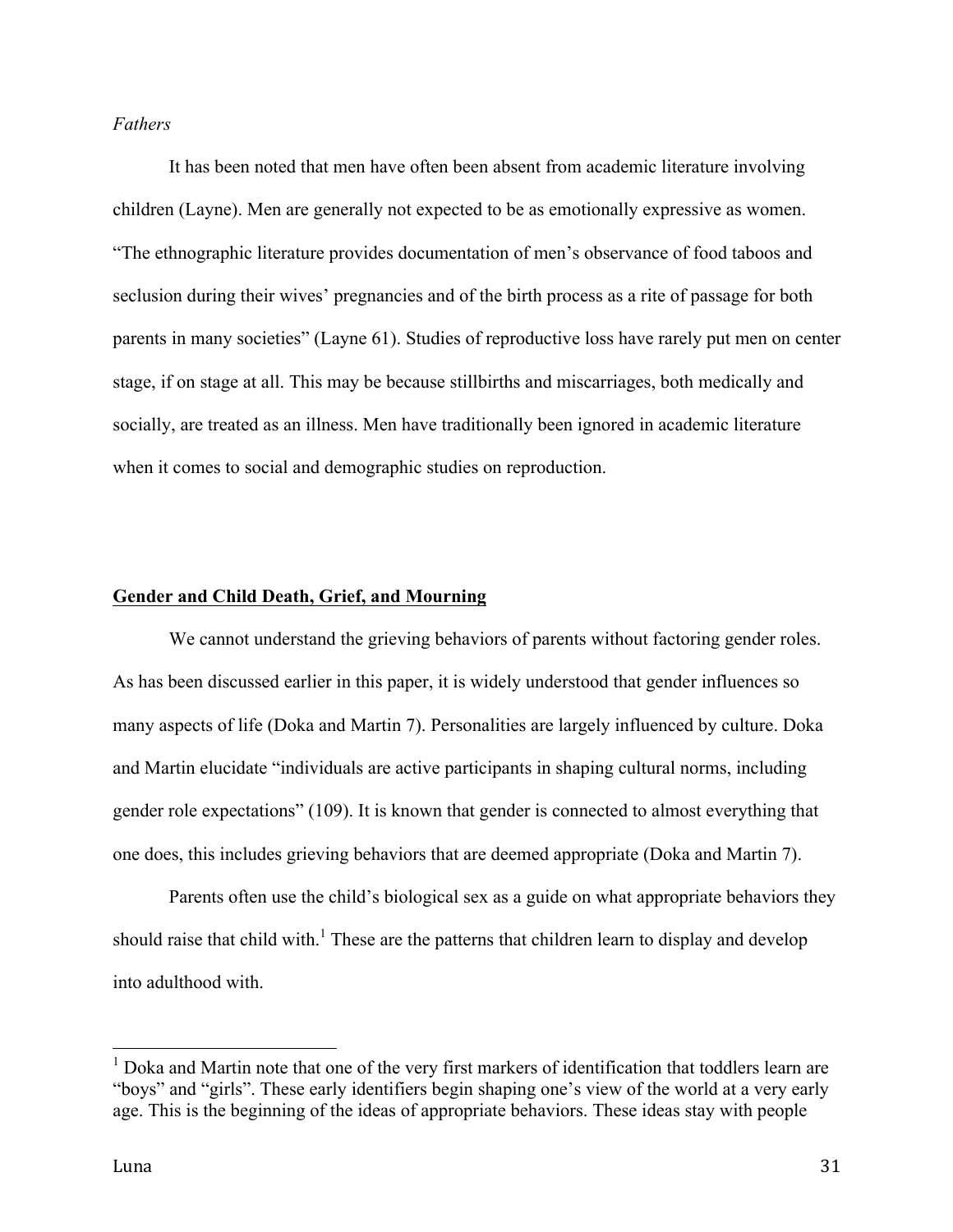During grief mothers often feel guilt and shame. Under the assumed gender stereotypes mothers are the ones considered responsible for the wellbeing of the child. The death of a child is implicitly considered to be a failure of the mother.

Beth's narrative seems to reflect an assumption about her relationship with her husband: she felt responsible for the care and protection of her children; his responsibility was work and school. Although gender roles are more flexible in contemporary American society, broader cultural ideology continues to play a persistent role in the separation of spheres of men and women...The overriding message received by bereaved mothers was: Don't talk; don't feel; don't ask questions; accept and move on (Farnsworth and Allen 363).

Sociologist Neil Thompson states that men in Western societies are known for their

"emotional inexpressiveness". This, however, is misleading. It is not that men are socially

discouraged to express emotions, Thompson argues, but it is that emotions reinforce the different

gender expectations in Western societies. Men are allowed to express emotion in the form of

anger, aggression, or violence (Doka and Martin 106), which distinguishes it from the acceptable

behavior for women. It may be, in part, because of these expected behaviors that men are

believed to be less emotional than women.

These expectations also have an effect on the grieving process.

Women are given free reign to express their grief emotionally, but less so men. Society often expects men to be strong, to be practical, to protect the family, and keep their emotions in check. It's far easier to express sympathy for a mother whose grief is visual and palpable. A father may feel like a bystander in the grieving process, suffering silently until he is alone and able to give himself over to his own sorrow (Silverman and Brenner).

their entire lives, assuming it remains acceptable in that culture over time. These ideas are ultimately influenced by one's surroundings. Cultures are constantly changing. Ideas about appropriate gender norms change simultaneously.

<u> 1989 - Andrea Santa Andrea Santa Andrea Andrea Santa Andrea Andrea Andrea Andrea Andrea Andrea Andrea Andrea</u>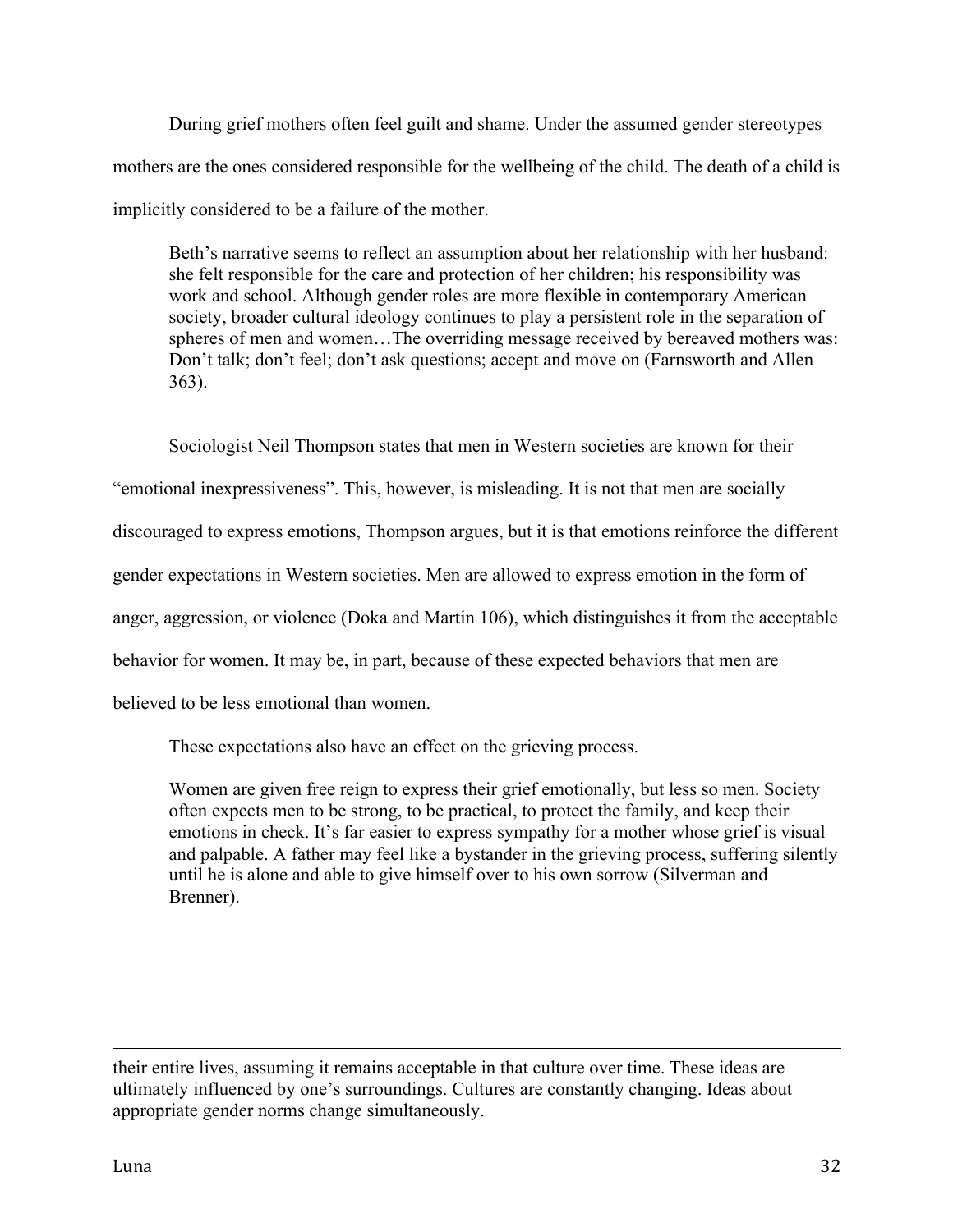The expectation for the father to "be strong" limits his own ability to grieve after such a heartbreaking loss. Fathers who grieve publicly may have to deal with the social consequences of not staying within their expected gender role.

Violating stereotypic display rules can lead to negative social consequences, [sic] such as social rejection and discrimination…depressed men were rated as 'unmanly' and evaluated more negatively than depressed women (qtd. in Brody et al. 372).

Doka and Martin argue that men are less likely to display strong emotions while expressing grief and are more likely to take part in distractions, such as work, play, sex, and alcohol consumption. On the other hand, women are seen as more emotionally expressive than and more likely to seek out the support of others. After the death of a child, men and women typically follow the expected grieving patterns. These expected behaviors creates the incorrect notion that women need more emotional support than men do. The accepted norms place men at a disadvantage for seeking support or publicly expressing their grief.

It is unsurprising, given the bias towards affective responsiveness, that many clinicians have seen aspects of the male role placing men at a disadvantage with grieving when compared to women. Women are seen as more ready to accept help and express emotion, both of which are viewed as essential to the process of grieving. Since men are seen as most likely to show emotion or accept help, they are seen as having more difficulty in responding to loss (Doka and Martin 6).

The existing societal biases have had their influence on academic literature.<sup>2</sup>

Research has shown that women are generally more nonverbally expressive than men

(Hall et al.).

 

Thus, even when the direct cause of females' smiling is conformity to gender roles, positive affect may result from enacting those roles (stemming from both the act and its consequences), thus contributing to the positive affect and more smiling…There is,

<sup>2</sup> Men are often ignored in academic literature when it comes to social and demographic studies on reproduction.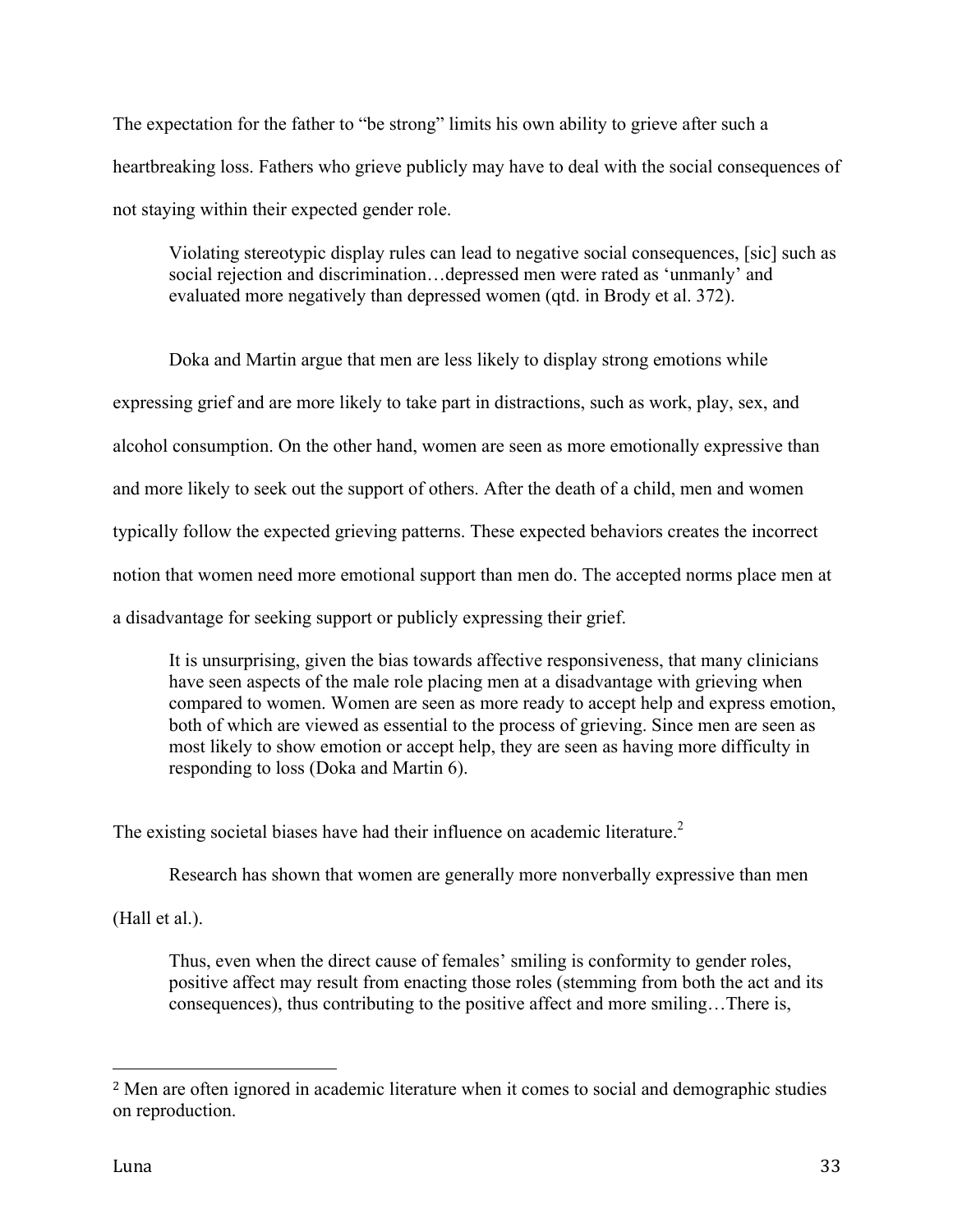however, evidence that deficiencies in expressing and judging gender-stereotypic emotions may have negative social consequences (Hall et al. 112).

Bereaved fathers generally describe the loss of a child as a "void" or loss of direction in the family (Schwab 104). Fathers feel responsible for managing and controlling' their family members' grief (Schwab 104). Mothers often describe the loss of a child as a personal loss that affects them deeply, often pushing towards isolation (Schwab 104). Societally constructed gender roles can greatly influence the way a parent thinks and reacts when it comes to the death of a child.

Gender norms change over time and are constantly influenced by cultural changes. Culture norms define the appropriate behaviors in every social interaction, including the appropriate behaviors during bereavement. These norms may sometimes seem permanent, but "gender roles are not static and there are differences within gender role socialization" (Doka and Martin 134).

## *Migration and Gender*

Through migration people have carried their traditional grieving behaviors and understandings of gender roles into Western societies. Immigration allows people to keep some of their behaviors and traditions while simultaneously adapting to the common practices in their new home. Gerdien Jonker's research focused on Greek and Turkish immigrant communities in Berlin. Jonker discovered that there was a division of labor during funerals for both of these cultures. Although men and women didn't necessarily interact with each other during funeral proceedings, they were aware of each other's roles. In both communities, the men are responsible for organization, transport and burial of the body back in their homeland, which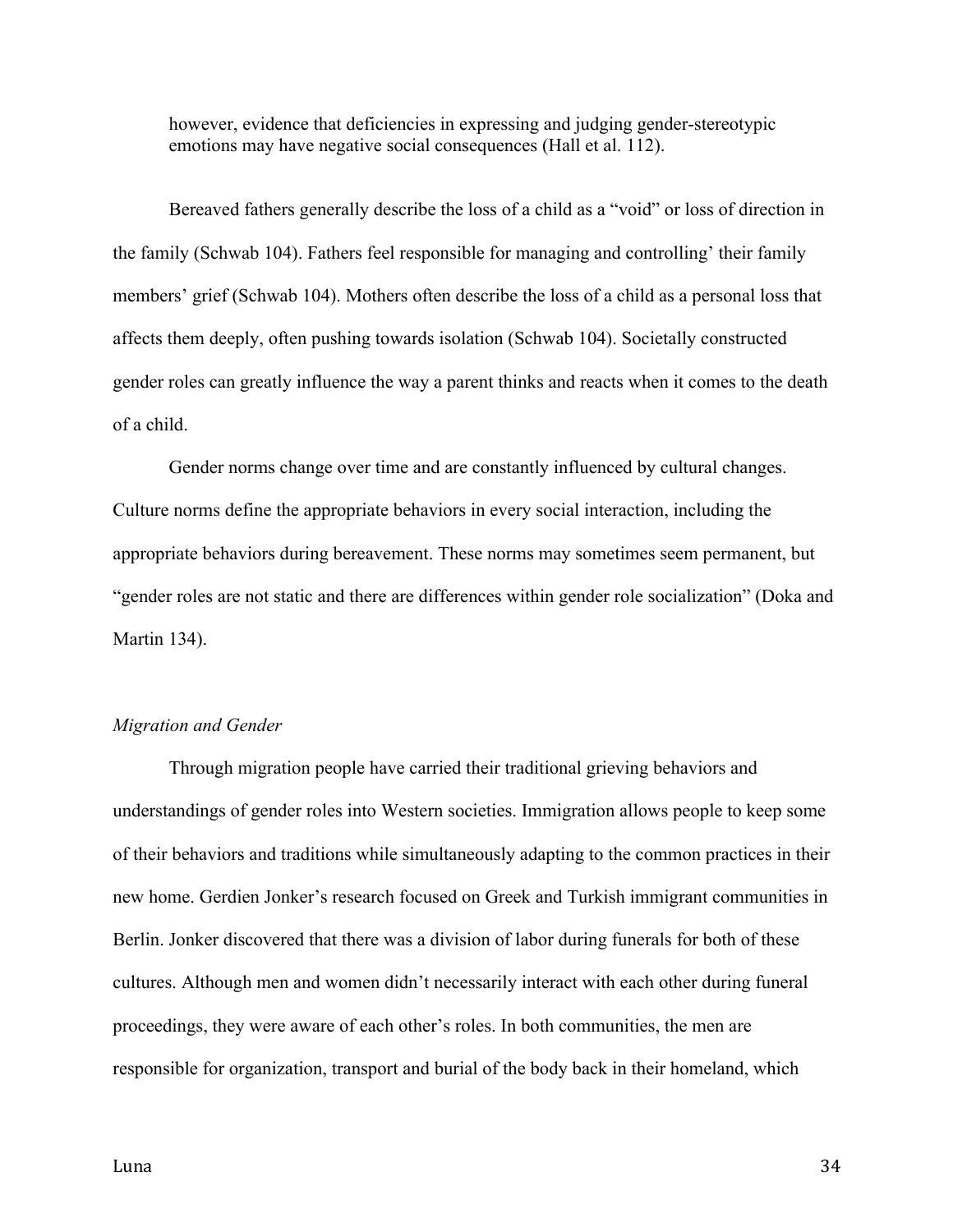causes them to deal with institutions outside of their community. Women are charged with ensuring that the traditions are kept and passing them on to the next generation, which keeps most of their interactions within the community.

Male and female memory thus appeared to be tied to the different functions that structure their present communities…[a] continuous narration of the past is being transmitted…The past is an ever-present reality which is continuously being reproduced (Jonker).

Traditionally grief is also explored in relation to division of labor, with women expected to be the "carers" and men expected to be the "doers". Men are usually seen as being more rational and taking action after a death, while women are thought of as being more emotional. These approaches are taken into account in studying grieving behaviors. Thompson sees this approach as problematic because it leaves very little room for dealing with the emotional challenges of a significant loss, an example of this being the lack of emotional expressiveness in men. This perception of masculinity continues to keep patriarchal inequalities in place.

#### **Children and Grief**

All of the aforementioned factors influence grief and grieving behaviors. As for children and grieving, children learn appropriate grieving behaviors from their parents and other adults who correct their behaviors accordingly. It is a trans-generational transmission on a societal level (Silverman and Brenner), which may be true of many of the socially accepted behaviors that children learn.

It is sometimes mistakenly assumed that the siblings of the deceased child will immediately resume their normal lives. Children, however, are more perceptive than adults and learn how to express grief by watching their parents grieve. It is important for parents to model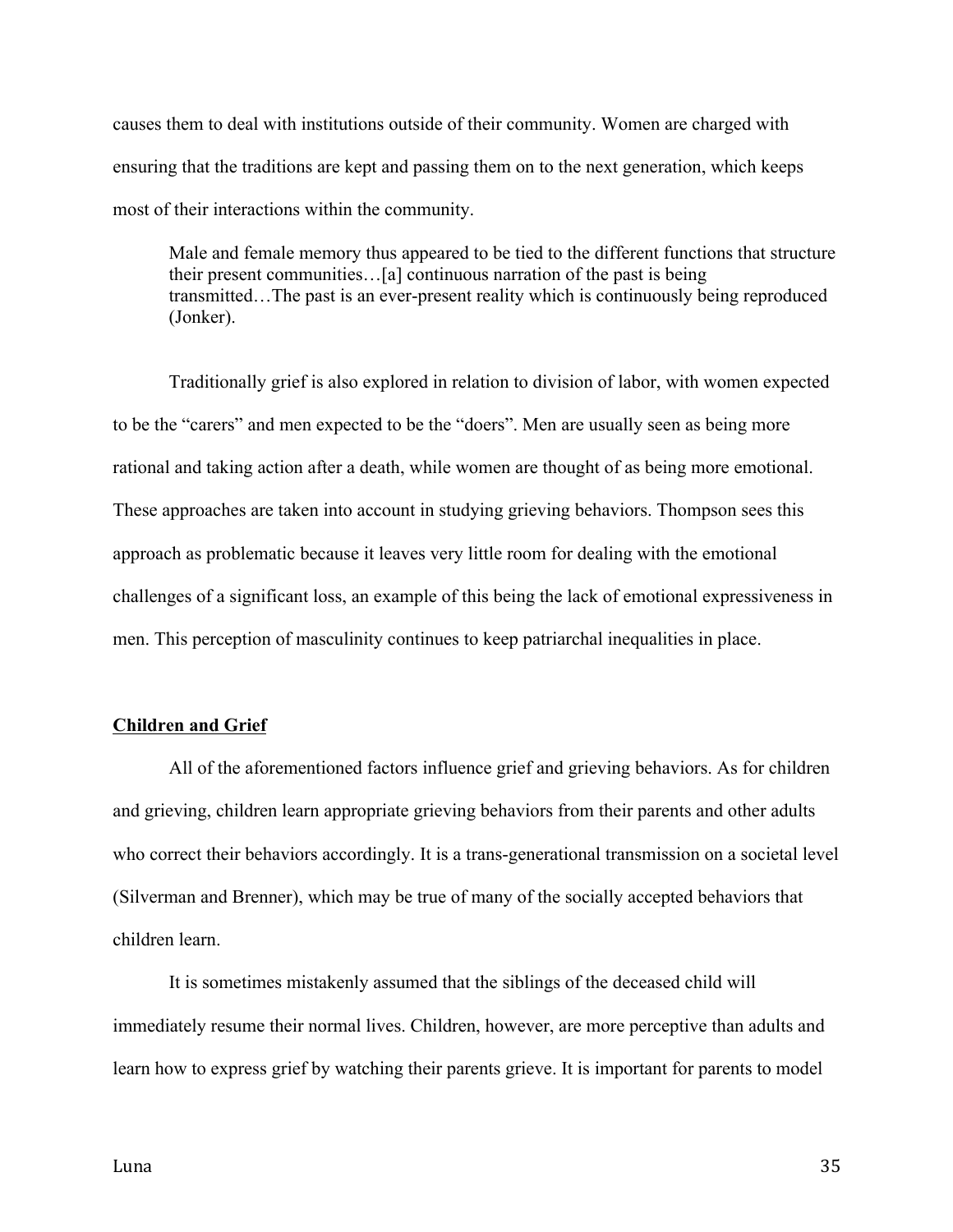appropriate grieving behavior as "parents who are capable of expressing their emotions and displaying their feelings positively show heir children that they can do the same thing" (Silverman and Brenner). Girls are more likely to share more about their feelings surrounding death than boys. On the other hand, boys are encouraged to be strong and keep to themselves (Doka and Martin 130-131). From a young age boys are encouraged to be stoic, remain calm and display emotional restraint.

Order of birth may also affect grief among siblings. Birth order demonstrates various characteristics that set each sibling apart. If the eldest sibling dies, the second oldest sibling may feel that it is his or her responsibility to step up and be stronger to make grieving easier for the family. This is especially true if this child is male, following his father's example of not displaying any emotion.

When a firstborn dies, the parents must start over again, except that the relationship they've had with the deceased first child is carried over into the order of subsequent children. The child that follows…may then 'inherit' the role of the firstborn. In essence, the child may be deprived of the family role that is rightfully theirs according to birth order. Although the memory of the deceased is a reminder that someone was here before them, the responsibility to fill this other role shifts to their shoulders and what they should have been on their own terms becomes a distant memory (Silverman and Brenner).

As author Paolo Bacigalupi once wrote, "The problem with surviving is that you ended up with the ghosts of everyone you'd ever left behind on your shoulders."

# **Medical Authority on Gender Roles and Grief**

Historically the death of a child was accepted more than it is today. Historically as

recently as the turn of the last century, children died very often. The medical advancements of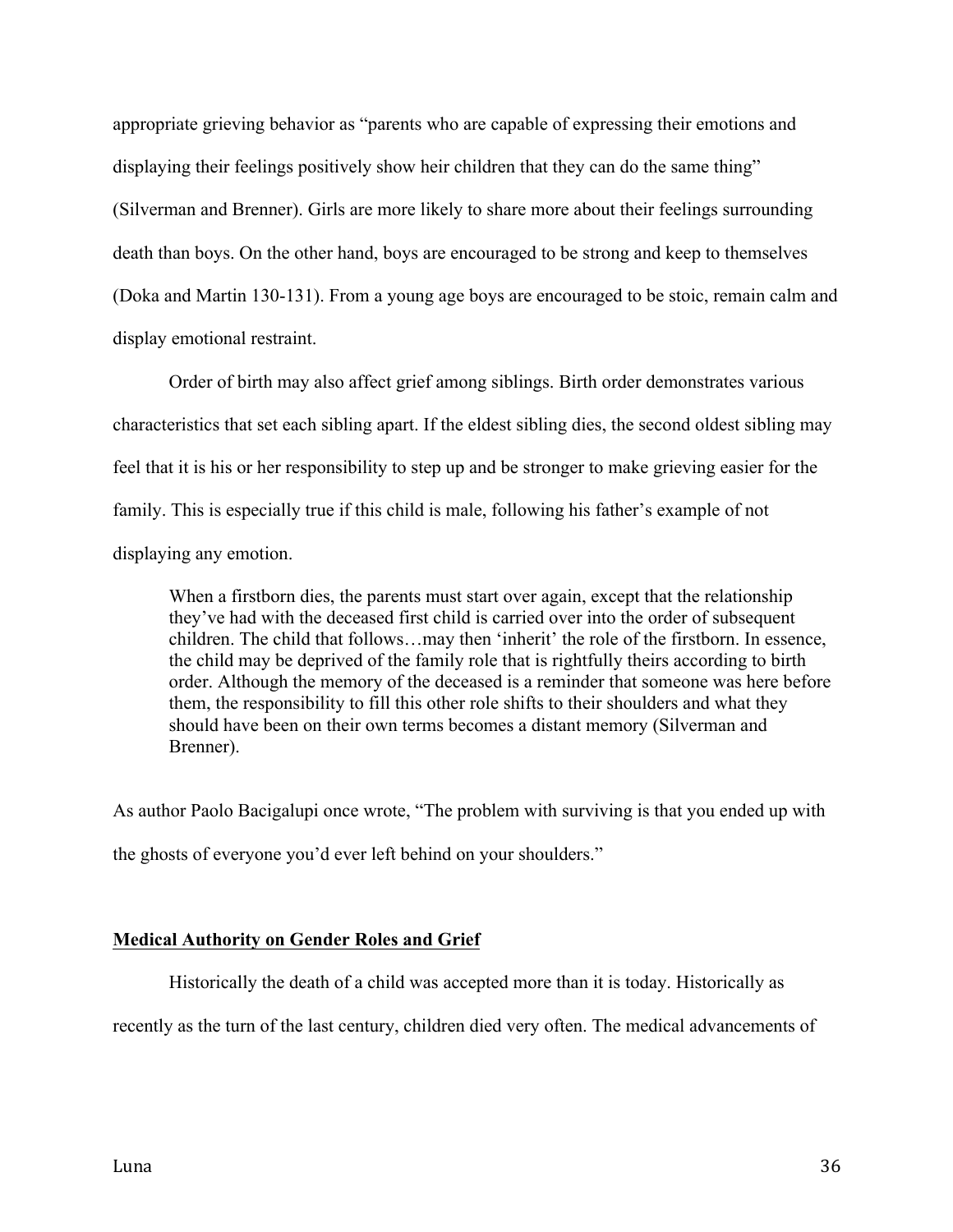the  $20<sup>th</sup>$  century have given people a sense of unfamiliarity with death, unlike previous generations.

In the last century, birth and death have transitioned from the home to the hospital (Mitchell et al. 413). The goal of the hospital is to keep order by maintaining a "rational" space. One way that order is kept is through the restraining of emotional outbursts. It should be no surprise that historically men have dominated medical spaces. As a consequence these spaces have been, and continue to be, characterized by female subjugation. The table below shows that even though the percentage of women in the medical profession has increased, men generally work in certain aspects of the medical profession in higher percentages than women.

Table 2:

Numbers (percentages) of men and women in top 10 male and female dominated healthcare occupations for age range 18-44 years, 1971 and 2001

|                                 | No/total of men and women (%)) |                  | Change $(\%$ points) $*$ |
|---------------------------------|--------------------------------|------------------|--------------------------|
|                                 | 1971                           | 2001             |                          |
| Male dominated                  |                                |                  |                          |
| <b>Orthotist</b>                | 50/50 (100)                    | 54/87 (62)       | $-38$                    |
| Ambulance officer               | 156/156 (100)                  | 363/600 (61)     | $-40$                    |
| <b>Hospital orderly</b>         | 551/559 (99)                   | 375/534 (70)     | $-28$                    |
| Surgeon                         | 121/123 (98)                   | 237/270 (88)     | $-11$                    |
| Dentist/dental surgeon          | 480/492 (98)                   | 480/786 (61)     | $-37$                    |
| Osteopath/chiropractor          | 49/50 (98)                     | 153/276 (55)     | $-43$                    |
| Optometrist/dispensing optician | 108/111 (97)                   | 183/525 (35)     | $-62$                    |
| Physician                       | 82/88 (93)                     | 396/639 (62)     | $-31$                    |
| <b>General practitioner</b>     | 564/604 (93)                   | 1134/2148 (53)   | $-41$                    |
| Gynecologist/obstetrician       | 27/30(90)                      | 21/60(35)        | $-55$                    |
| Female dominated                |                                |                  |                          |
| <b>Dental therapist</b>         | 1645/1645 (100)                | 390/399 (98)     | $-2$                     |
| Dietician/nutritionist          | 117/117 (100)                  | 231/255 (91)     | $-9$                     |
| Karitane nurse <sup>t</sup>     | 504/504 (100)                  | 45/45(100)       | $\mathbf{0}$             |
| <b>Midwife</b>                  | 253/253 (100)                  | 1116/1122 (99)   | $-1$                     |
| Plunket nurse <sup>#</sup>      | 80/80 (100)                    | 249/249 (100)    | $\mathbf{0}$             |
| <b>Public health nurse</b>      | 290/292 (99)                   | 489/501 (98)     | $-2$                     |
| <b>Occupational therapist</b>   | 246/248 (99)                   | 1083/1209 (90)   | $-10$                    |
| Principal nurse                 | 80/81 (99)                     | 177/198 (89)     | $-9$                     |
| <b>Registered nurse</b>         | 4806/4880 (98)                 | 13968/14991 (93) | $-5$                     |
| <b>Nurse aide</b>               | 3538/3603 (98)                 | 3867/4140 (93)   | $-5$                     |

Percentage values do not always add to 100% owing to rounding.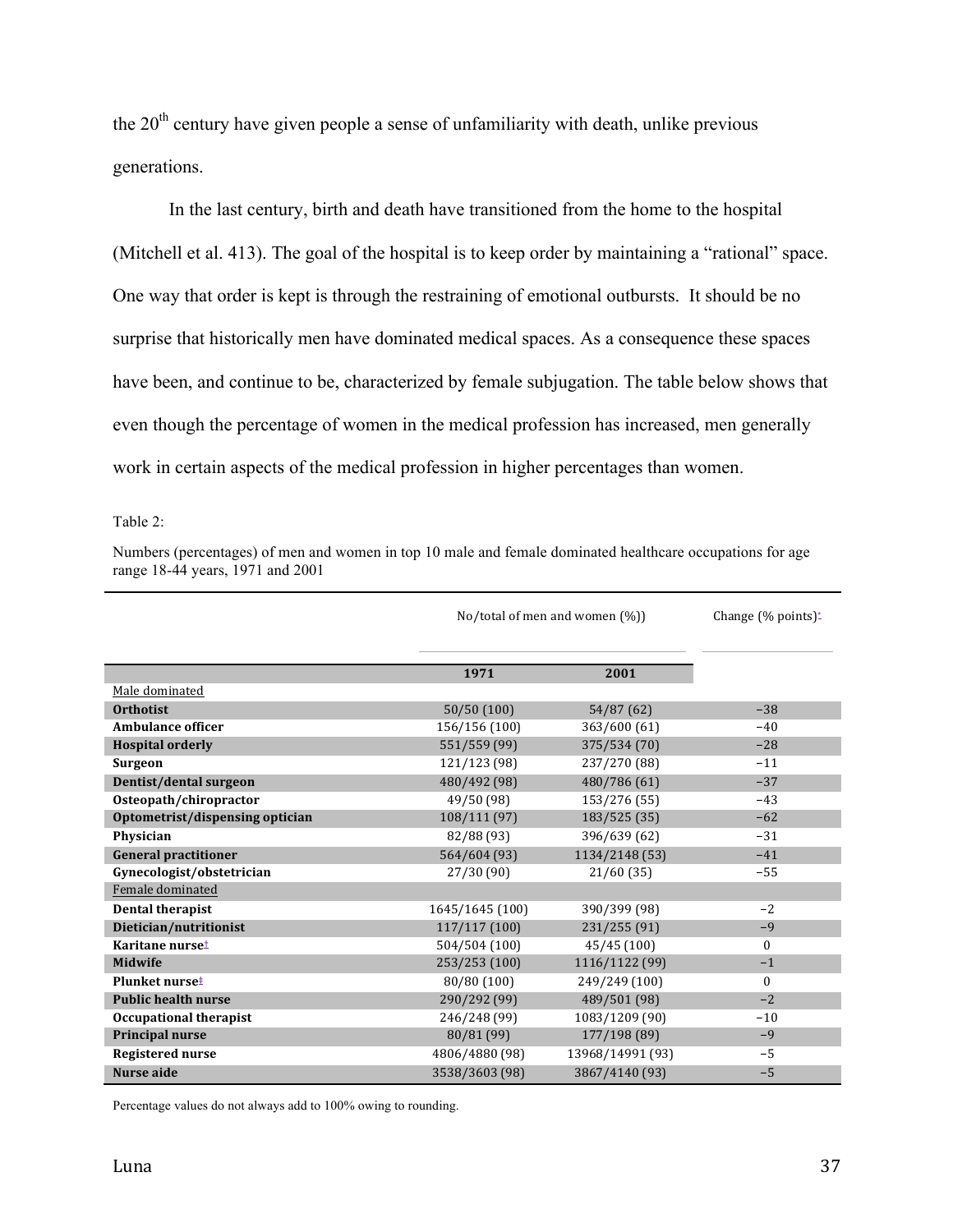"The decrease for each of the 10 male dominated occupations was highly significant ( $\alpha^2$  test, P<0.0001). † Nurse trained in the care of young babies and their mothers, according to the principles of the Plunket Society (a major provider of well child and family health services in New Zealand). ‡ A nurse who works for the Plunket Society.

People often speak of controlling emotions and handing emotional situations (Lutz 72). These promote what are perceived to be appropriate behaviors in the male dominated medical setting. When it comes to the decision of whether or not to see the body of their deceased child, Alice Lovell's work found that the mostly male hospital staff had a large influence in the decisions made by bereaved parents of both genders. In these situations health professionals defined the proper situations in which to proceed and grieve.

#### **Limitations of this Paper**

It should be noted that all of the information in this paper has been gathered through academic literature and not through completed fieldwork on this subject. The information presented is through the viewpoint of others, which may carry along the biases of these researchers. Due to limitations in firsthand experience with this research there may be missing factors that may have been included otherwise. Also, the role of religion was not discussed in how it has shaped gender roles and enforced certain grieving behaviors.

#### **Conclusion**

There is not a more difficult situation for a parent to live through than the death of a child. Parents face a range of socially sanctioned expectations surrounding their mourning. One not behaving in an acceptable manner can result in social repercussion. We don't often think of behaving in a socially sanctioned manner during such a painful, stressful time, but these rules are always in place, passing silent judgment on the parents at the most painful time of their lives.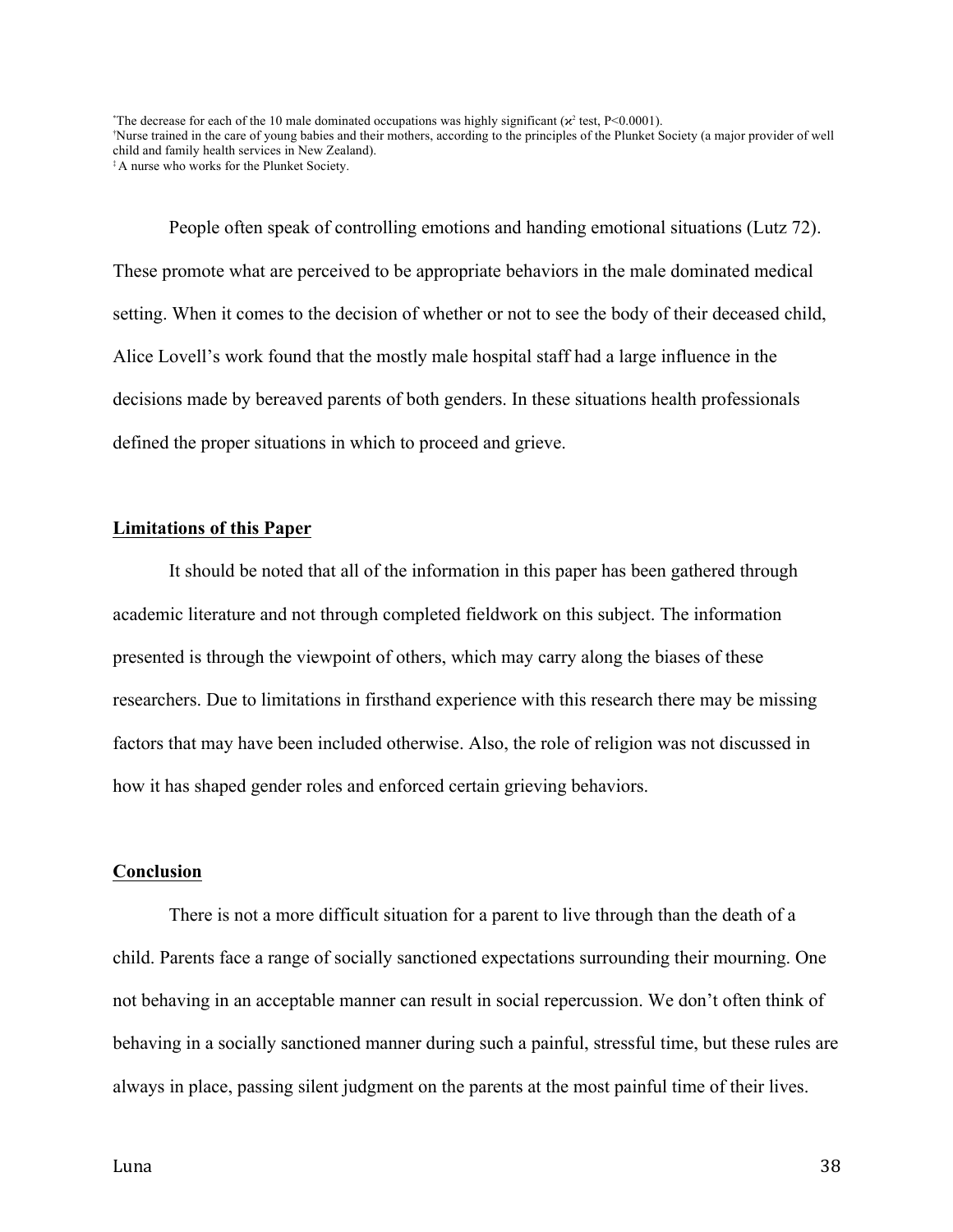This paper has explored how some specific elements in society shape current norms about parents dealing with the death of a child. In many ways the needs of parents are not well served by cultural expectations and limits. These expectations may change, since cultural norms are not static, however it is hard to predict when this will occur.

Neil Small notes that anthropologists, along with the other social scientists, should work to not make judgments through westernized eyes. The purpose being to prevent other cultures from having a perception of being exotic, which would allow for a wider acceptance of different ways to cope with grief. Different people with different cultural expectations should be able to express their grief in whatever way they see fit and shouldn't be judged negatively because of it. Even people who share a cultural background shouldn't be judged for not behaving in any particular way. Unfortunately, in modern Anglo-Saxon society, "the dead do not fit into modernity" (Small). This perception of what is acceptable limits those who mourn to follow certain acceptable behaviors and also limits their behavior to a certain length, as is done in the United States.

I had a limited experience with death while I was growing up, not losing my first loved one until I was an adult. I became interested in the appropriate social interactions surrounding death as I witnessed it more. These behaviors, that may have seemed normal to others, interested me. Specifically among gender lines, which was where I noticed the most difference.

All societies have some form of mortuary ritual designed to remember the dead and give the living some space to grieve. Most of the historical work on grief within the social sciences has been based on the examination of practices in non-Western cultures. This, unfortunately, creates an exotic idea surrounding death and mortuary ritual that does not allow us to examine our own cultural practices without bias.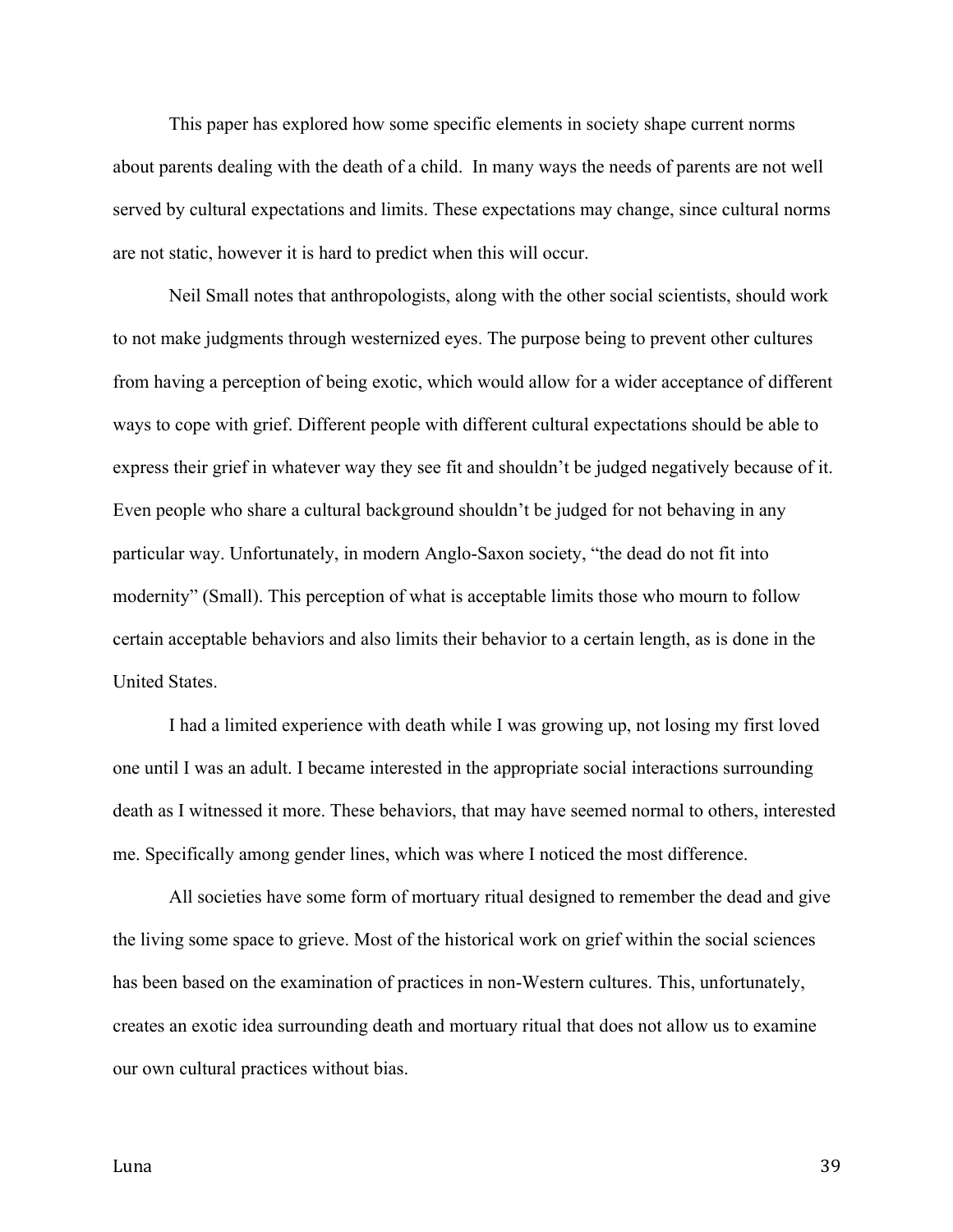There are different general grieving patterns. Certain behaviors are associated with one gender more than the other. When these culturally proscribed norms are not followed, grieving parents may pay the consequences through social isolation. Societal norms often restrict grieving parents to restrict their emotional display and only act in the appropriate manner. Gender roles in grief are not a modern-day occurrence.

Archaeological evidence from Western Europe proves that gender roles were expressed by the living through burials. Boys being buried with arrowheads symbolized their status as hunters in modern-day France.

The differences in these gender expectations guide how people should act. Unfortunately, these restrictions affect how parents grieve. These restrictions also help enforce the social hierarchies already in place. The medicalization of death over the last century has caused, mostly male, medical professionals to have large influence on the appropriate grieving patterns within hospitals.

All of these factors influence how these patterns of grief are displayed, shared, and learned, during what may be the hardest thing that any person has to go through: the death of their child. During such a complex time, one may not be aware that all of the complex social norms are still in place. The rules that we have been raised with and know subconsciously continue to apply. This world, and the way that we are supposed to behave in it, stop for no one.

Twenty years from now, there will most likely still be gender roles for grieving behaviors, but most likely with much less importance placed on these expected gender behaviors. There may be different than the expected gender-connected grieving behavior than what we see today. With a rise in societal pushback on prescribed gendered behaviors, there to be more of an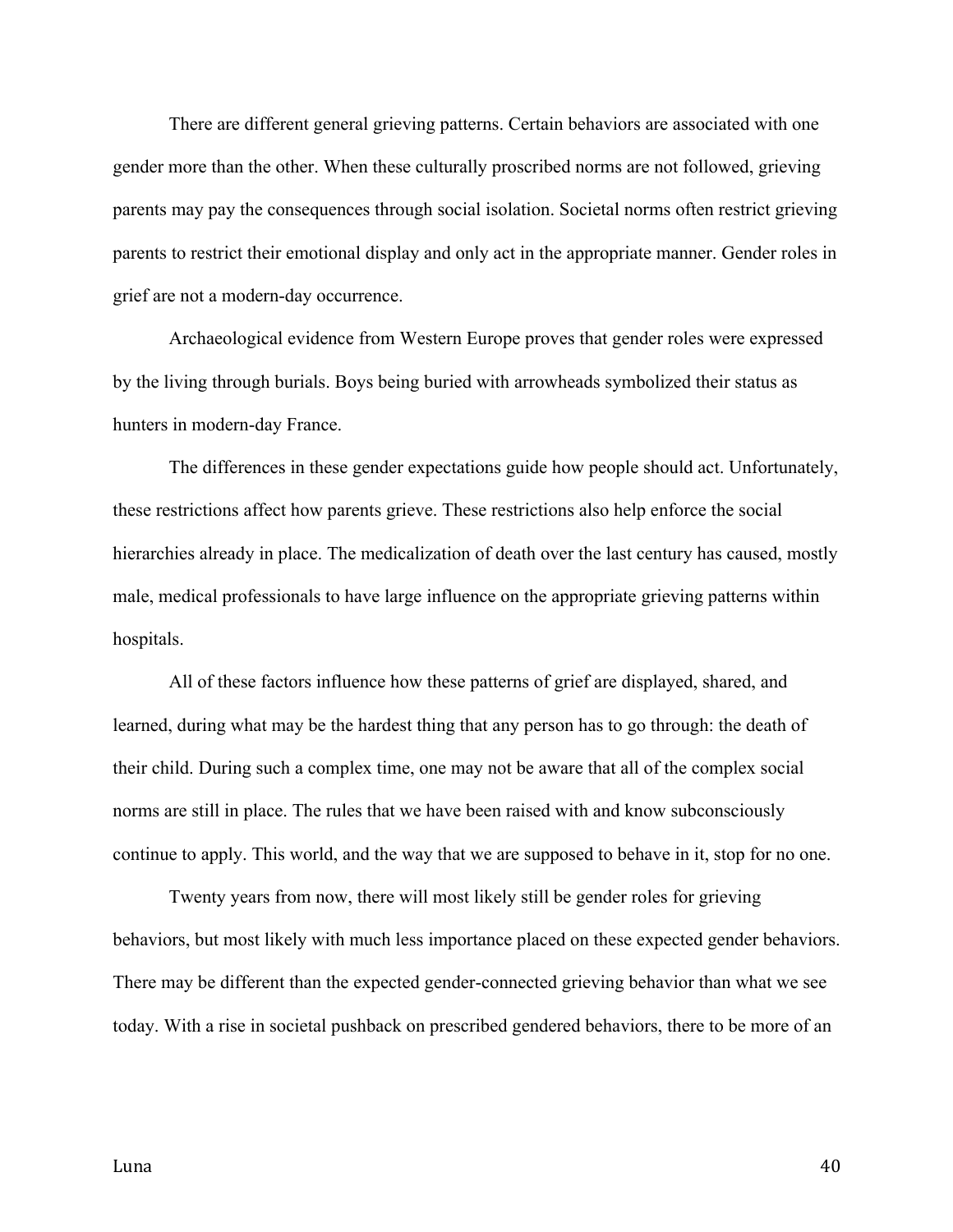acceptance for different grieving behaviors, with more open acceptance of other behaviors as well, and more efforts to prevent feelings of isolation.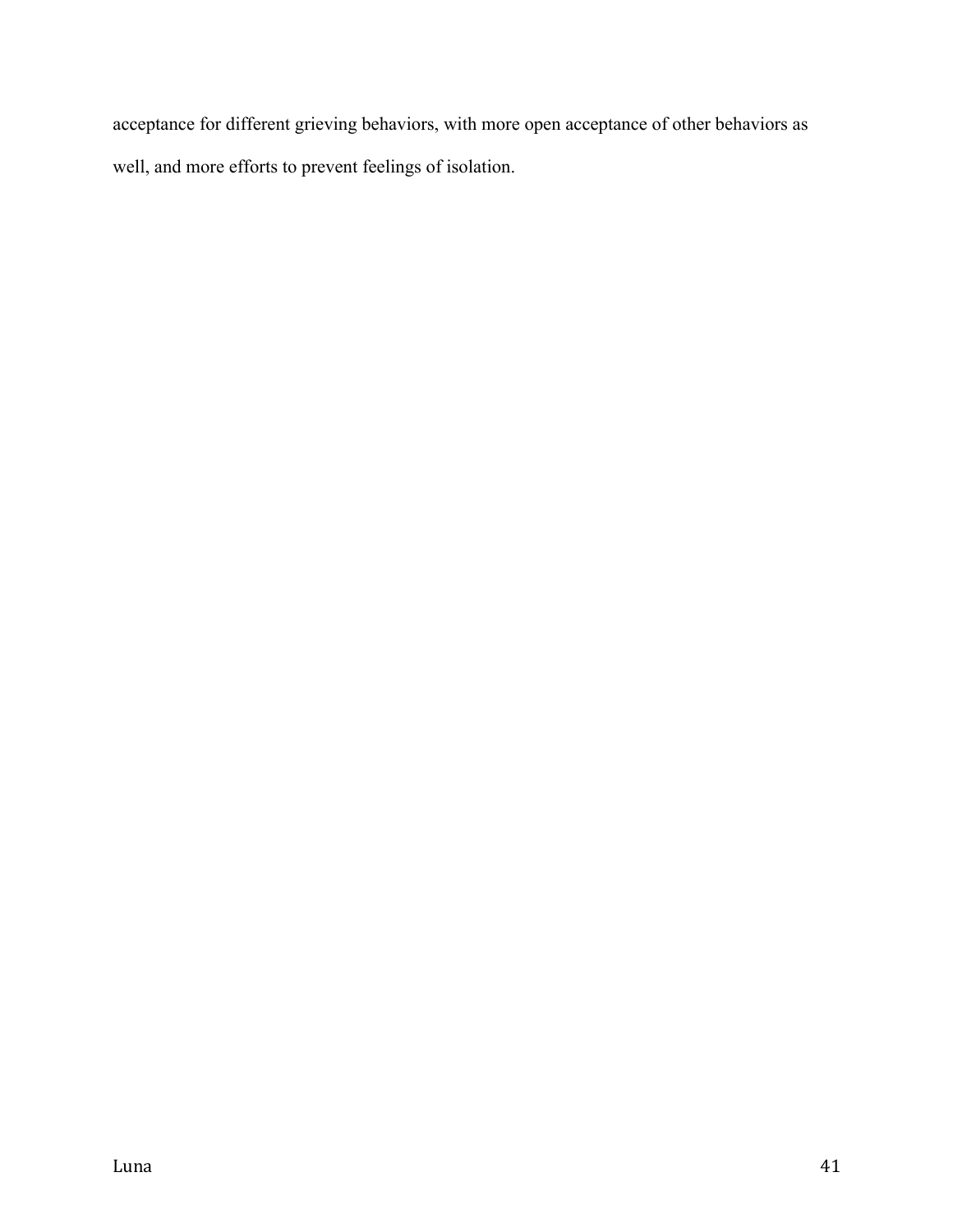#### **References**

Andersen, Margaret L. *Thinking About Women: Sociological Perspectives on Sex and Gender*  $(3<sup>rd</sup>$  ed.). Macmillan, 1993.

Benkov, Laura. *Reinventing the Family: Lesbian and Gay Parents*. Harmony, 1994.

- Brody, Leslie R., Judith A. Hall and Lynissa R. Stokes. "Gender and Emotion: Theory, Findings, and Context." *Handbook of Emotions*. Ed. Lisa F. Barrett, Ed. Michael Lewis, Ed. Jeannette M. Haviland-Jones. The Guilford Press, 2016, pp. 369-392.
- Cacciatore, Joanne and Zulma Raffo. "An Exploration of Lesbian Maternal Bereavement." *Social Work*, vol. 56, no. 2, 2011, pp. 169-177.
- Clemente, Ignasi. *Uncertain Futures: Communication and Culture in Childhood Cancer Treatment.* Wiley Blackwell, 2015.
- Doka, Kenneth J., and Terry L. Martin. *Grieving Beyond Gender: Understanding the Ways Men and Women Mourn.* Routledge, 2010.
- Einarsdóttir, Jónína. *Tired of Weeping: Mother Love, Child Death, and Poverty in Guinea-Bissau*. The University of Wisconsin Press, 2004.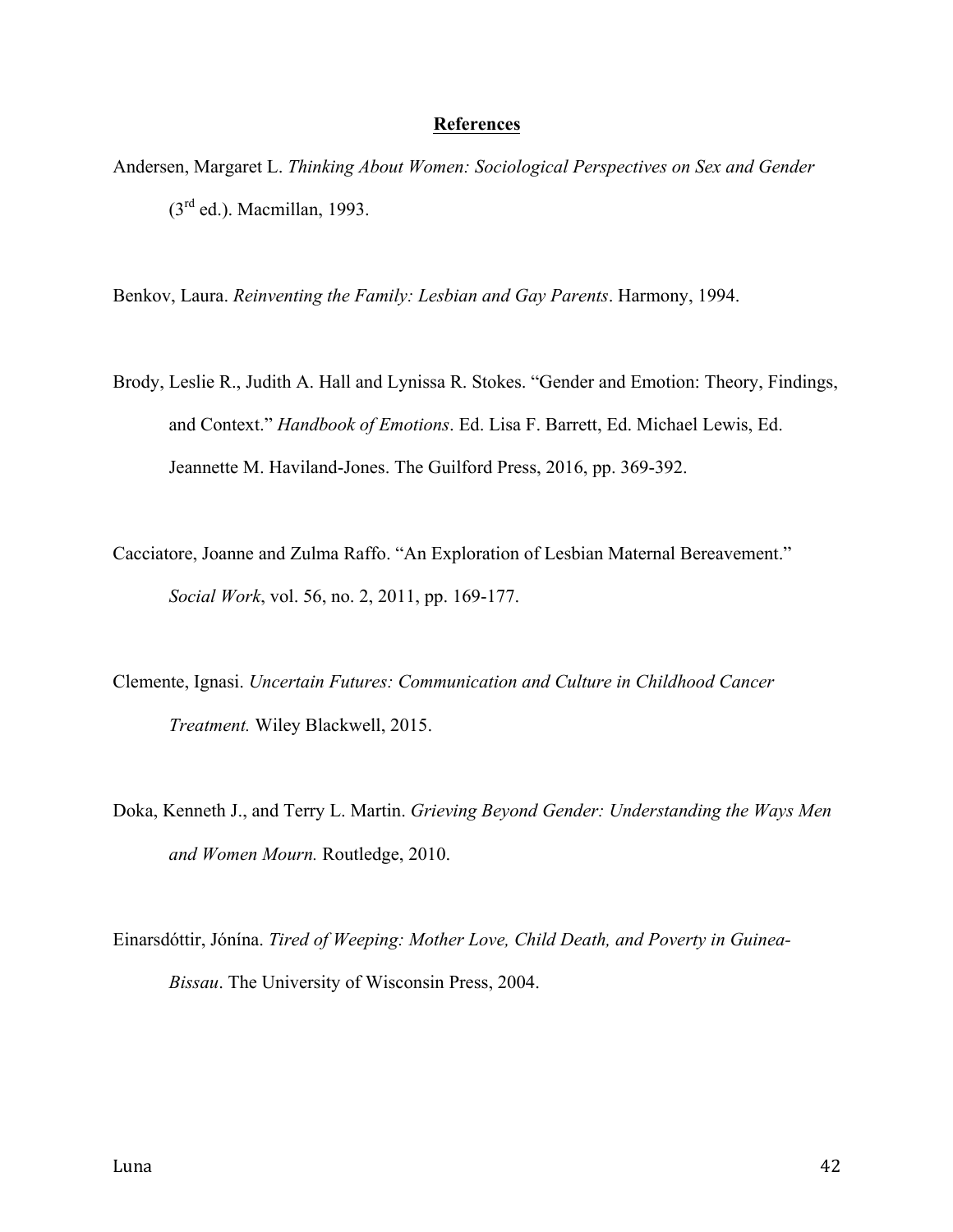- Exley, C. "Review Article: The Sociology of Dying, Death and Bereavement." *Sociology of Health and Illness*, vol. 26, no. 1, 2004, pp. 110-122.
- Farnsworth, Elizabeth B., and Katherine R. Allen. "Mothers' Bereavement: Experiences of Marginalization, Stories of Change." *Family Relations*, vol. 45, no. 4, 1996, pp. 360-367.
- Gardeła, Leszek, and Paweł Duma. "Untimely Death: Atypical Burials of Children in Early and Late Medieval Poland." *World Archaeology*, vol. 45, no. 2, 2013, pp. 314-332.
- Hall, J. A., J. D. Carter, And T. G. Horgan. "Gender Differences in Nonverbal Communication of Emotion." *Gender and Emotion: Social and Psychological Perspectives*. Ed. Agneta H. Fischer. Cambridge University Press, 2000, pp. 97-117.
- Hallam, Elizabeth. "Death and the Representation of Gender in Image and Text." *Death, Gender, and Ethnicity.* Ed. David Field, Ed. Jenny Hockey, Ed. Neil Small. Routledge, 1997. Ebook.
- Jonker, Gerdien. "Death, Gender and Memory: Remembering Loss and Burial as a Migrant." *Death, Gender, and Ethnicity.* Ed. David Field, Ed. Jenny Hockey, Ed. Neil Small. Routledge, 1997. E-book.
- Kochanek, Kenneth D., Sherry L. Murphy, Jiaquan Xu, and Betzaida Tejada-Vera. "Deaths: Final Data for 2014." *National Vital Statistics Reports*, vol. 65, no. 4, 2016, pp. 1-121.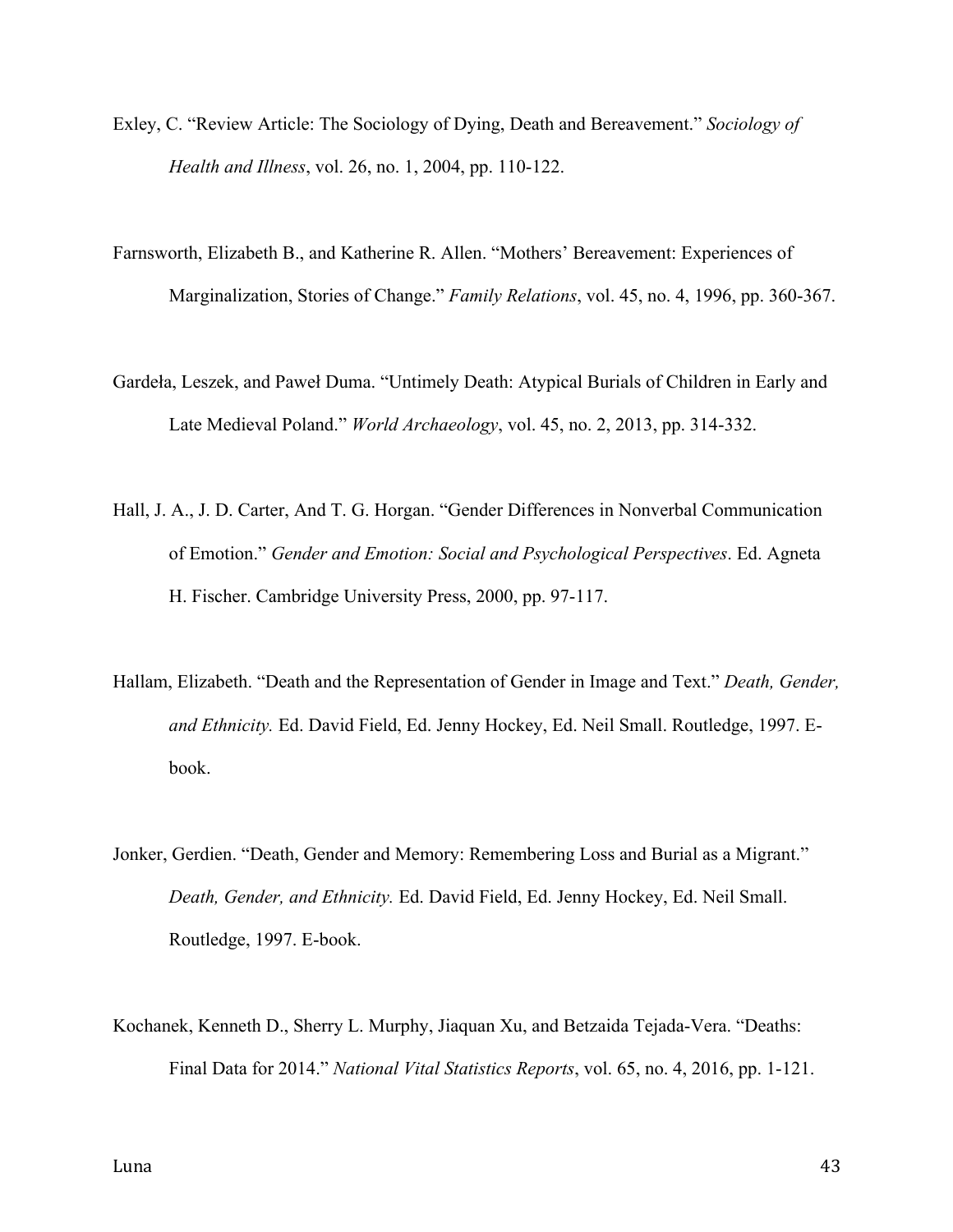Layne, Linda L. *Motherhood Lost: A Feminist Account of Pregnancy Lost*. Routledge, 2003.

- Lofland, Lyn H. "The Social Shaping of Emotion: The Case of Grief." *Society for the Study of Symbolic Interaction*, vol. 8, no. 1, 1985, pp. 171-190.
- Lutz, Catherine A. "Endangered Emotion: Gender, Power, and the Rhetoric of Emotional Control in American Discourse." *Language and the Politics of Emotion*. Ed. Catherine A. Lutz, Ed. Lila Abu-Lughod. Cambridge University Press, 1990. pp. 69-91.
- Mitchell, Lisa M., Peter H. Stephenson, Susan Cadell and Mary E. Macdonald. "Death and Grief On-Line: Virtual Memorialization and Changing Concepts of Childhood Death and Parental Bereavement on the Internet." *Health Sociology Review*, vol. 21, no. 4, 2012, pp. 413-443.
- Palgi, Phyllis and Henry Abramovich. "Death: A Cross-Cultural Perspective." *Annual Review of Anthropology*, vol. 13, 1984, pp. 385-417.
- Roseman, Sharon R. "'Going Over to the Other Side': The Sociality of Remembrance in Galician Death Narratives." *Ethos*, vol. 30, no. 4, 2002, pp. 433-464.
- Schwab, Reiko. "Gender Differences in Parental Grief." *Death Studies*, vol. 20, 1996, pp. 103- 113.